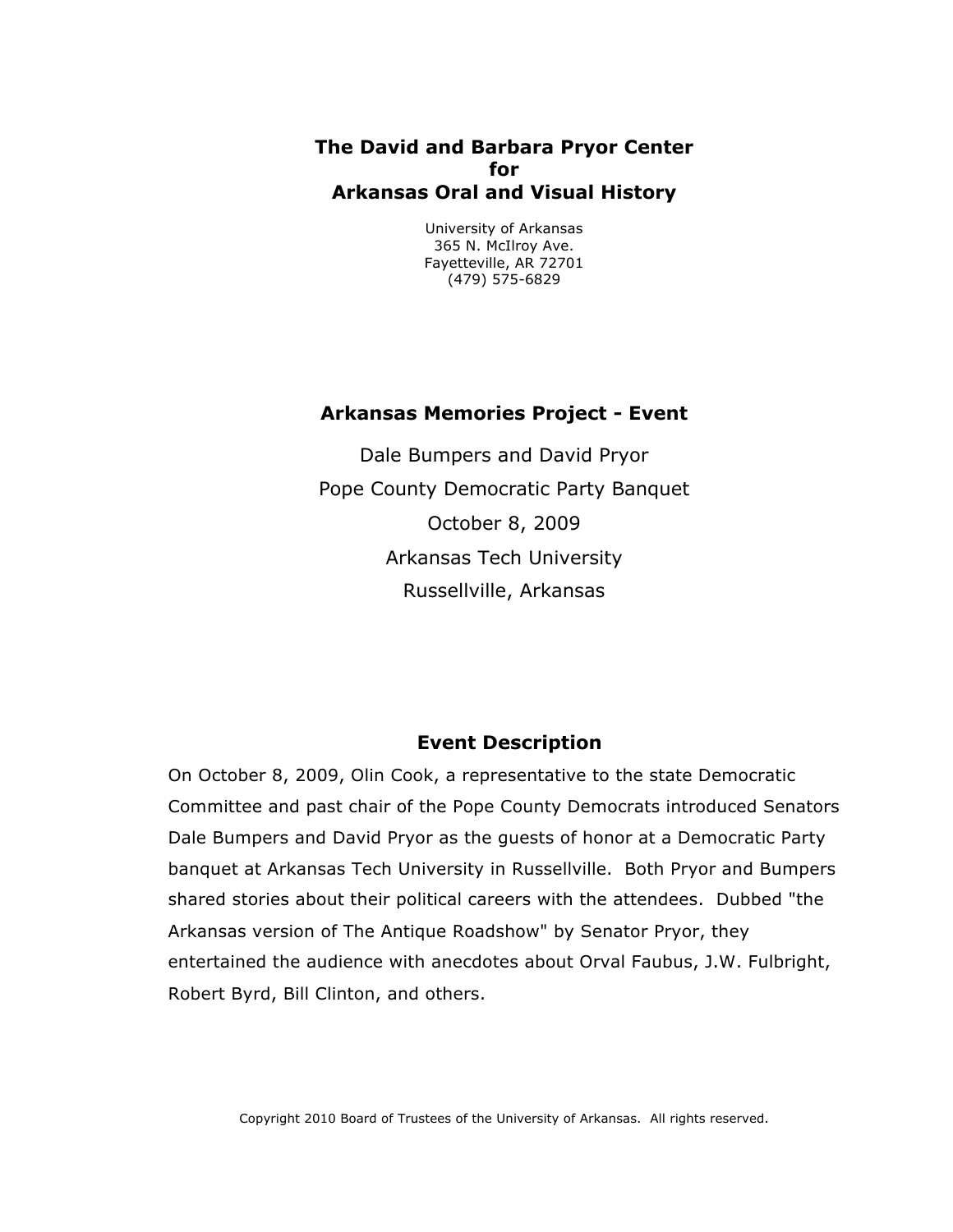## **Transcript:**

[00:00:00]

[*Introductory music*]

[*Conversations in audience*]

[*Applause*]

[00:00:23] Jim Kennedy: Now I've got a—a special thing. I'd like a lady to come up here and just tell a quick little story, and we're going to get on with our program. This is a historic event, and I'm sure thankful y'all are here. This is Lynn Wiman. Miss Wiman, I'll let you have the podium.

Lynn Wiman: I'm Lynn Wiman, and I have Vintage Books on Parkway, and I am very much the most unlikely participant in a political banquet, so excuse me, I'm very nervous. But I wanted to tell you something about Senator Pryor.

David Pryor: Uh-oh. [*Laughter*]

[00:00:57] LW: Last Monday—and this is Garrett Oates, and Garrett is a student at Pottsville High School, and last Monday my husband, Steve, and I were in Little Rock at the River Market Books and Gifts, and we were eating lunch, and there was no one in there except us and this man and his friends at another table. And I called my friend Rita over, and I said, "Rita, that man looks like David Pryor." [*Laughter*] And Rita said, "That is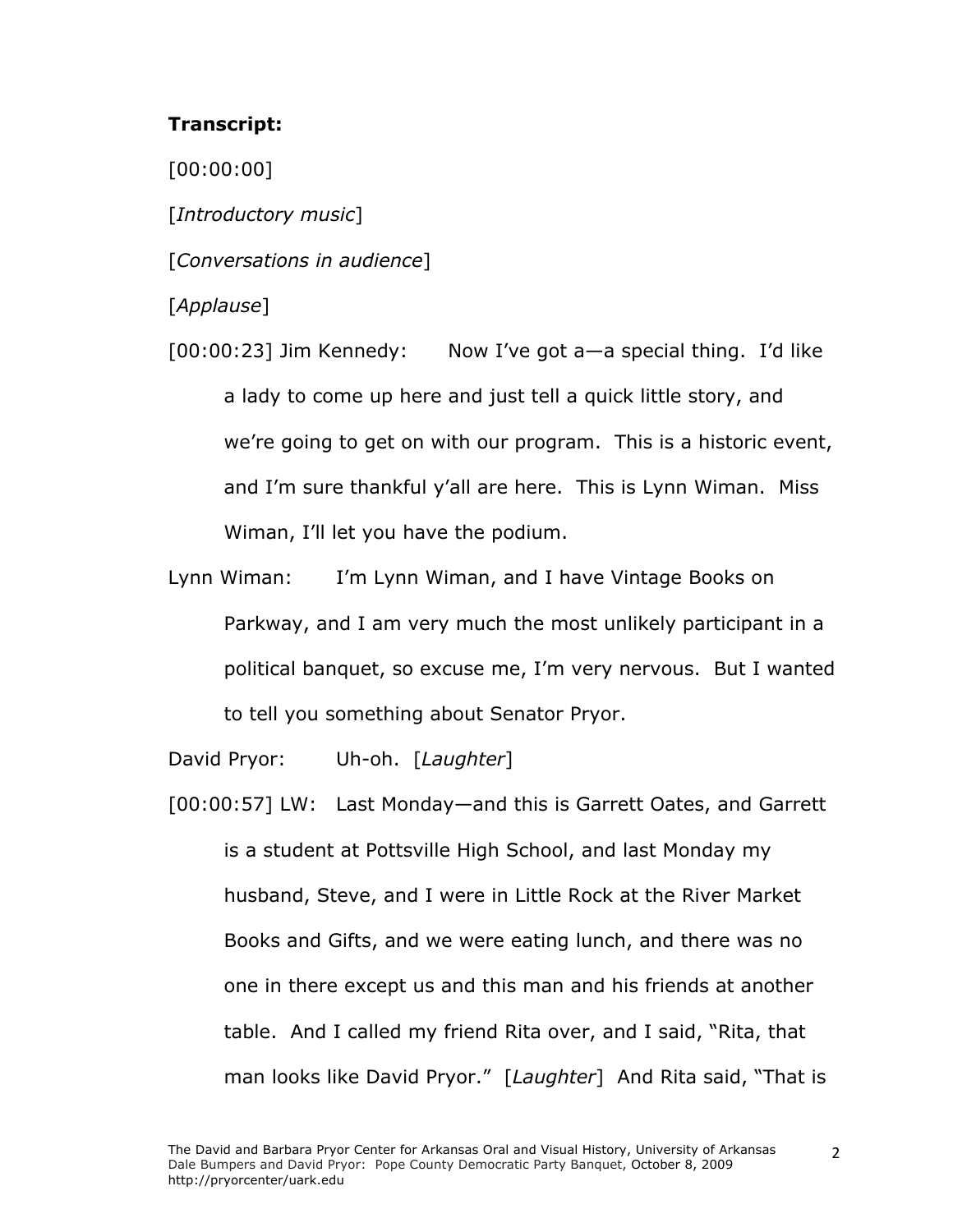David Pryor. You want to meet him?" And I said, "Yes." I said, "I was raised in the Delta, and—and he did a lot for farming, and—and what he did there for farmers there was legendary. So I'd like to meet him, but more than that—do you think he might sign a book for Garrett?" And she said, "Oh, I think he would." So I went and asked him if would sign a book for Garrett, and I just said, "Garrett—I want to get this book for Garrett because he works at my bookstore, and he is a young man who's sixteen years old, and he knows probably more about you, Senator Pryor, than you know about yourself [*laughter*] because he loves politics, and he loves history." And so I said, "Do you think he would personalize a book for Garrett?" And he said, "Yes, I'd be glad to." And as he was signing the book for Garrett that I was going to give him for Christmas, he said, "Do you think Garrett's coming to see me Thursday night?" And I said, "No, no, that's an exclusive Democratic Party banquet, and the tickets are expensive and—and, no, I'm sure he's not." And he said, "Well, I tell you what, if Garrett wants to come, I'll buy his ticket." [*Laughter*] And so we were stunned. [*Applause*] We could visualize Garrett jumping up and down, and that's exactly what he did when I got to his farm Monday night. He was hugging that book and jumping at the same time and saying, "I'm so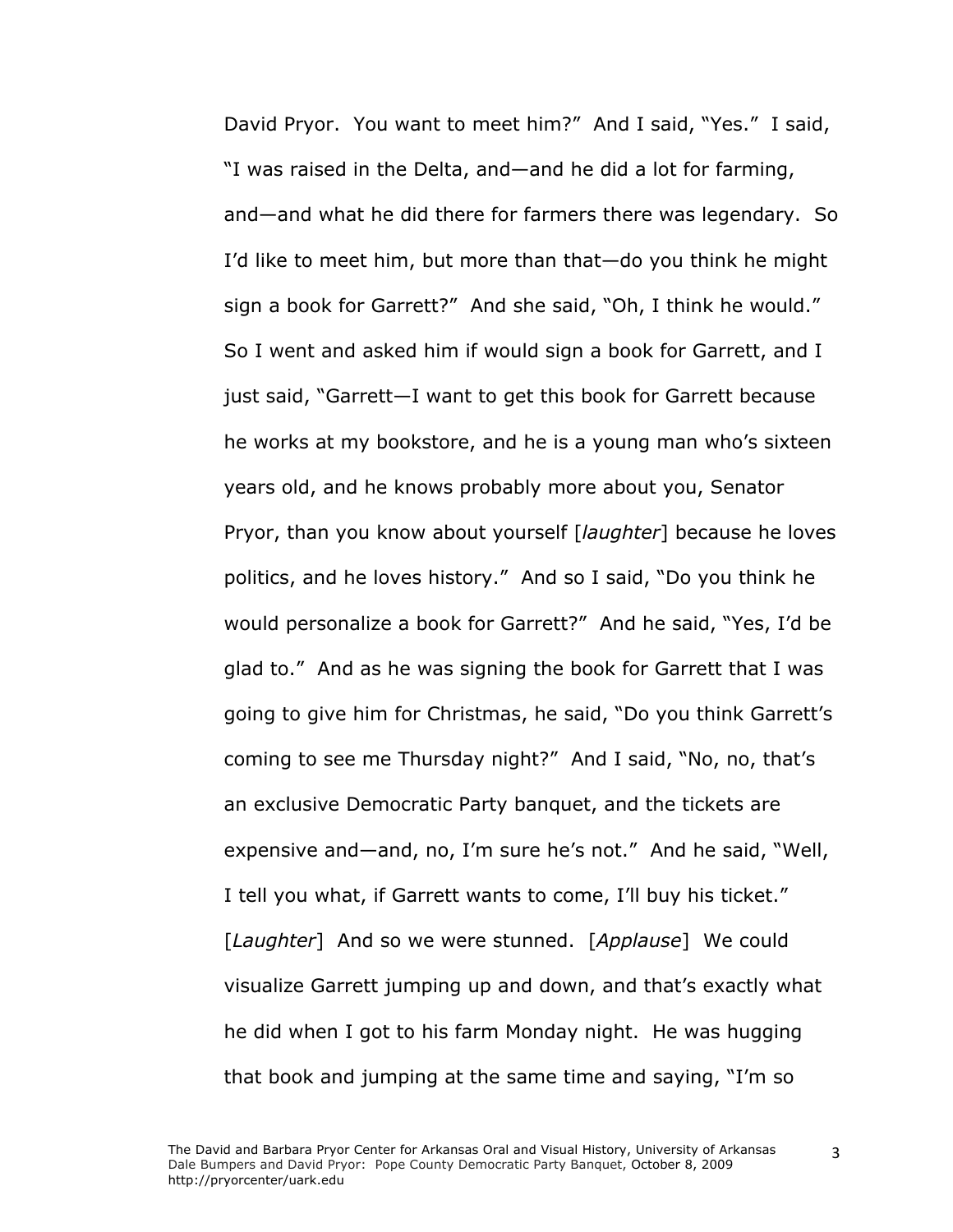honored. I'm so honored." And he got to school the next day with his note, and his history teacher wasn't able to get a ticket to this banquet tonight. [*Laughter*] So he was—he was thrilled to show that to his history teacher and all of his teachers, too. Senator Pryor, I want to thank you for such a generous gesture. It was so generous of you. You bought this young man a ticket to be a part of the history that he loves. You made him a part of it all. You did it without knowing anything about him. You didn't know or care about his social or economic status. You didn't know about his family history or his grade point average. You didn't even know if he was a Democrat. [*Laughter*] You just knew that he was an Arkansas boy who was interested in history and politics in your state, and you gave him a chance to be a part of the history that he loves this night. And we thank you.

DP: Thank you.

[*Applause*]

[00:03:52] JK: It's now my opportunity as—I have the opportunity to introduce Mr. Olin Cook, who's going to introduce our guest. Olin, as you know, was the past chairman of the Pope County Democratic Party. He was a—one of—our representative. Olin, if you'd come up here.

### [*Applause*]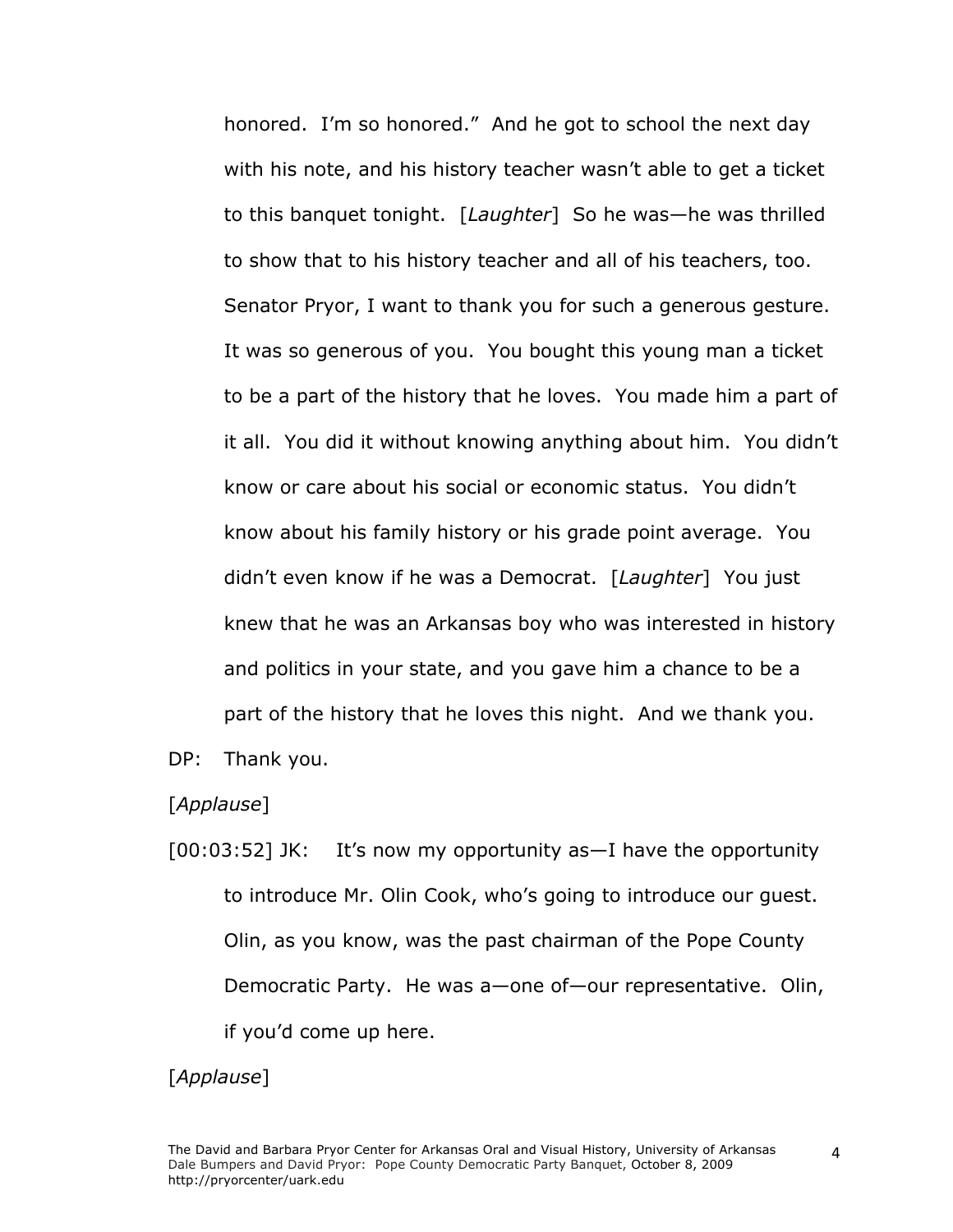Olin Cook: We—we're honored to have people from the University of Arkansas here tonight from the Pryor Center who helped with a lot of different things. And they're getting these two young men in place, and we'll get under way. I've been wanting this to happen in Pope County for two years. I had the honor when we lived in North Little Rock of working for—uh-oh—working for both of these gentlemen when they were governor of our great state. And I don't know of any two men that I know of—of any stature that's more honest, want to do the right thing, and did so when the governor. We know that Dale Bumpers is a native of Charleston. He came out of the woodworks to run for governor—only had—his only elected office was as a school board member. And we know the history—we—of how he became our governor. And during that time, he did a number of things for—for higher education and state parks—all kinds of things. And following—after that, he went to Washington to be become one of our US senators, and following him as governor was David Pryor, who did some of the very same things. David was a native of Camden, went to Henderson for a while, graduated at the University of Arkansas at Fayetteville there at law school. And then he followed Dale to Washington to be our other senator. Both of these men were highly respected. We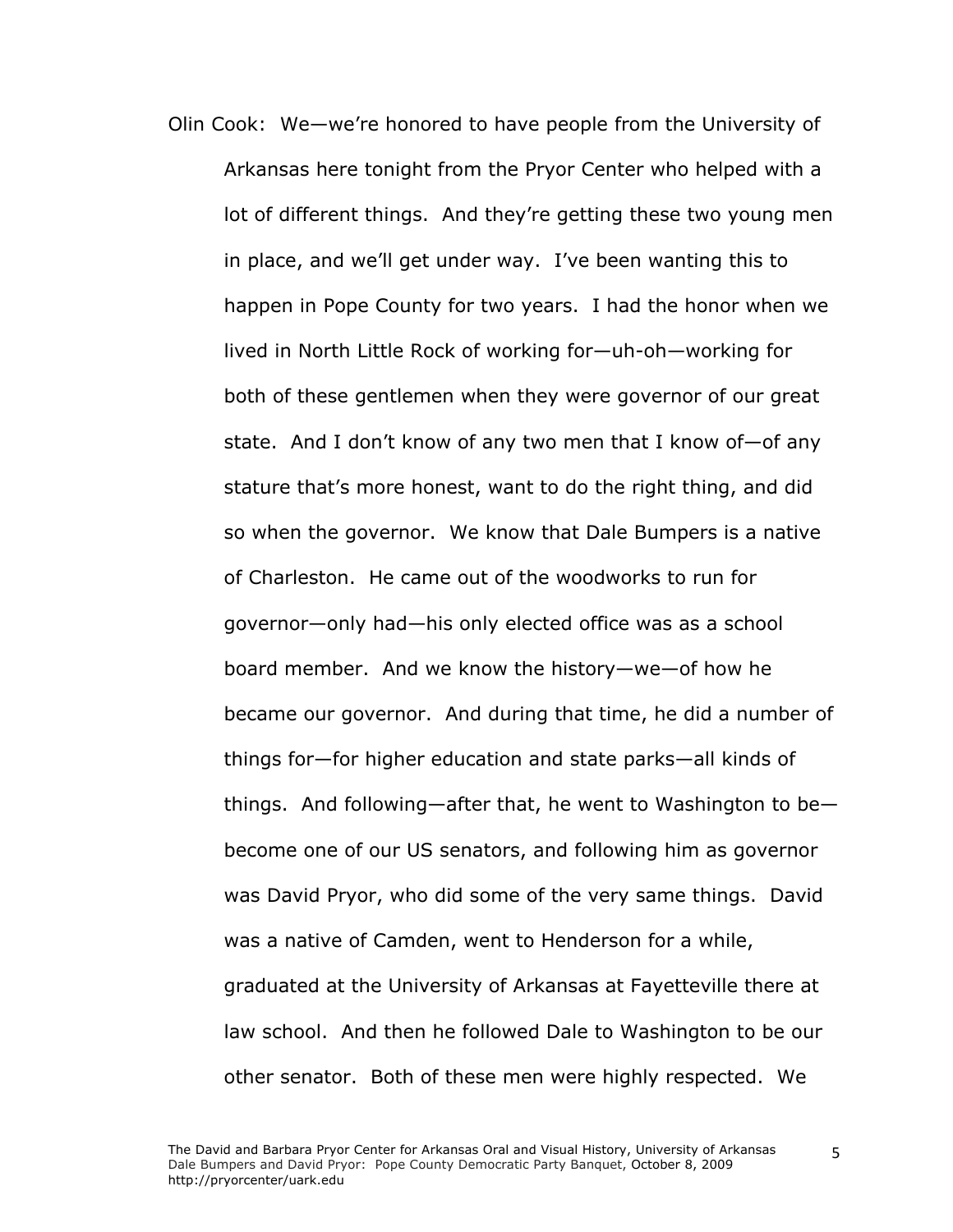were—we were great to have these two people represent us in Washington as well as our governor. So it's my pleasure tonight to welcome them to give us some little entertainment about the past. Take it all.

#### [*Applause*]

DP: Thank you, thank you.

#### [*Applause*]

- [00:06:34] Dale Bumpers: That's the first time I have heard what we were supposed to do tonight.
- DP: [*Laughs*] Yeah.
- DB: David, that young man that all those accolades were given about a moment ago—I was reminded—most of you don't know it, but I ran for the legislature eight years before I ran for governor and got soundly trounced. [*Laughter*]But in that particular race, we were having a little, oh, to-do north of Ozark. And the—the guy who was in charge of it called on somebody there, and he—he asked this candidate—he said—no, the candidate—I take that back—the candidate handed his literature to a man. The man looked at it, and he says, "Well, what—what's your religion, son?" He said, "I'm a Methodist." He said, "Why are you a Methodist?" Said, "Well, my daddy's a Methodist. [*Laughter*] My granddaddy's a Methodist. My mother's a Methodist."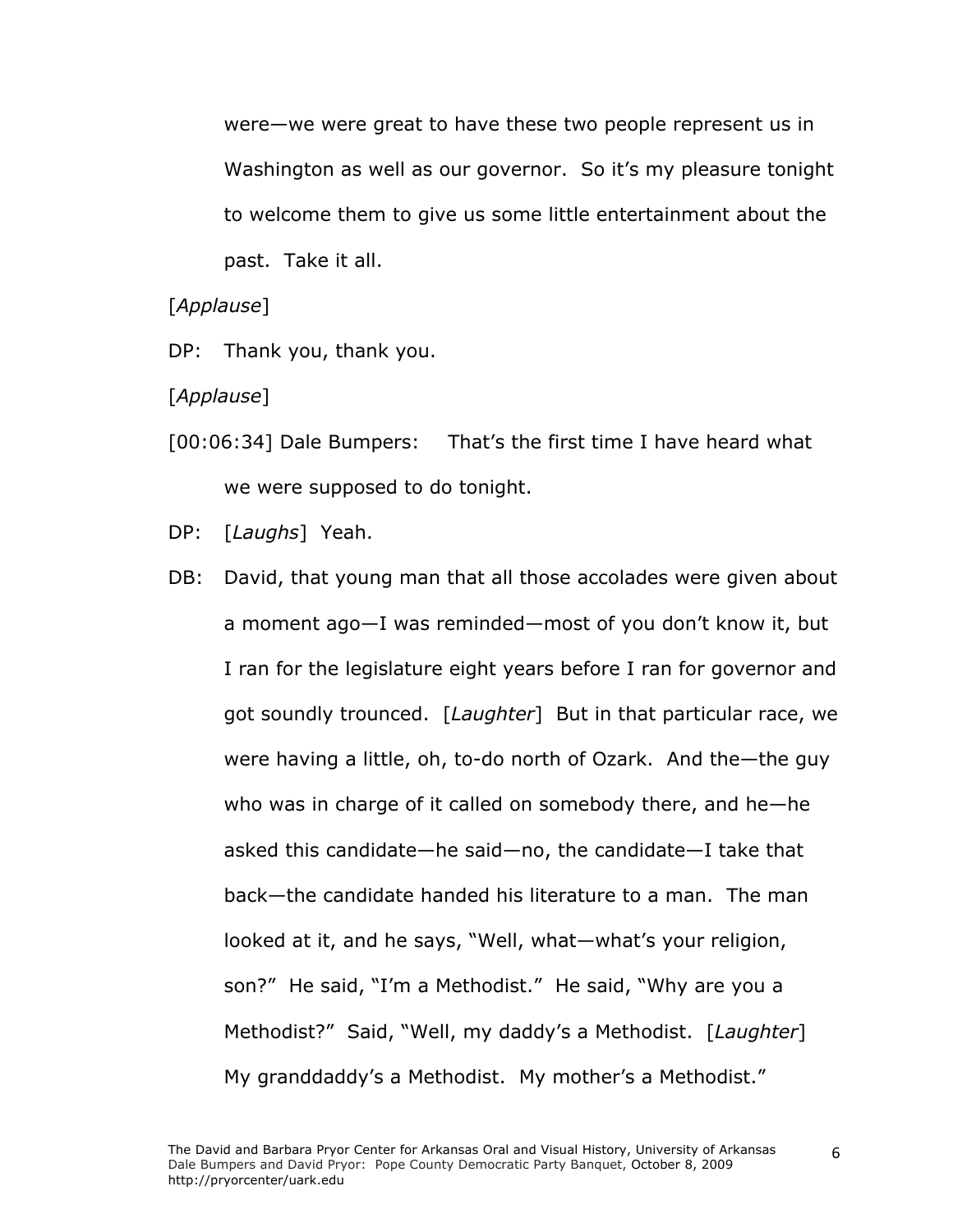"What's your political party?" Said, "I'm a Democrat." "How come you're a Democrat?" Said, "Well, my daddy's a Democrat, and my [*laughter*] granddaddy's a Democrat, and my mother's a Democrat." He said, "What if they'd have been Republicans?" He said, "I guess I'd been a horse thief." [*Laughter*] David, let's see you top that. [*Laughter*]

[00:08:16] DP: Well, I—I am glad that Garrett and other young people are here tonight. And I—I just want to tell you a little story about what happened in this very room in 1974. This man was running—as governor. He was running for the United States Senate, and there was a very formidable opponent by the name of J. W. Fulbright that he was challenging in the Democratic primary. Senator Robert Byrd, the Democratic majority leader, came down from Washington to endorse Senator Fulbright, his longtime friend in the Senate. Governor Bumpers was somewhat unhappy about that during [*laughter*] this particular evening. I'll never forget the consternation on his face as he sat there. I was running for governor—wait a minute—yeah against Orval Faubus and Bob Riley and maybe one more. I'm not sure. And—but we all spoke. And there was a huge crowd. No—no larger than this. I was just want to compliment you, Olin, and all of you—and Jim—all of you for making this crowd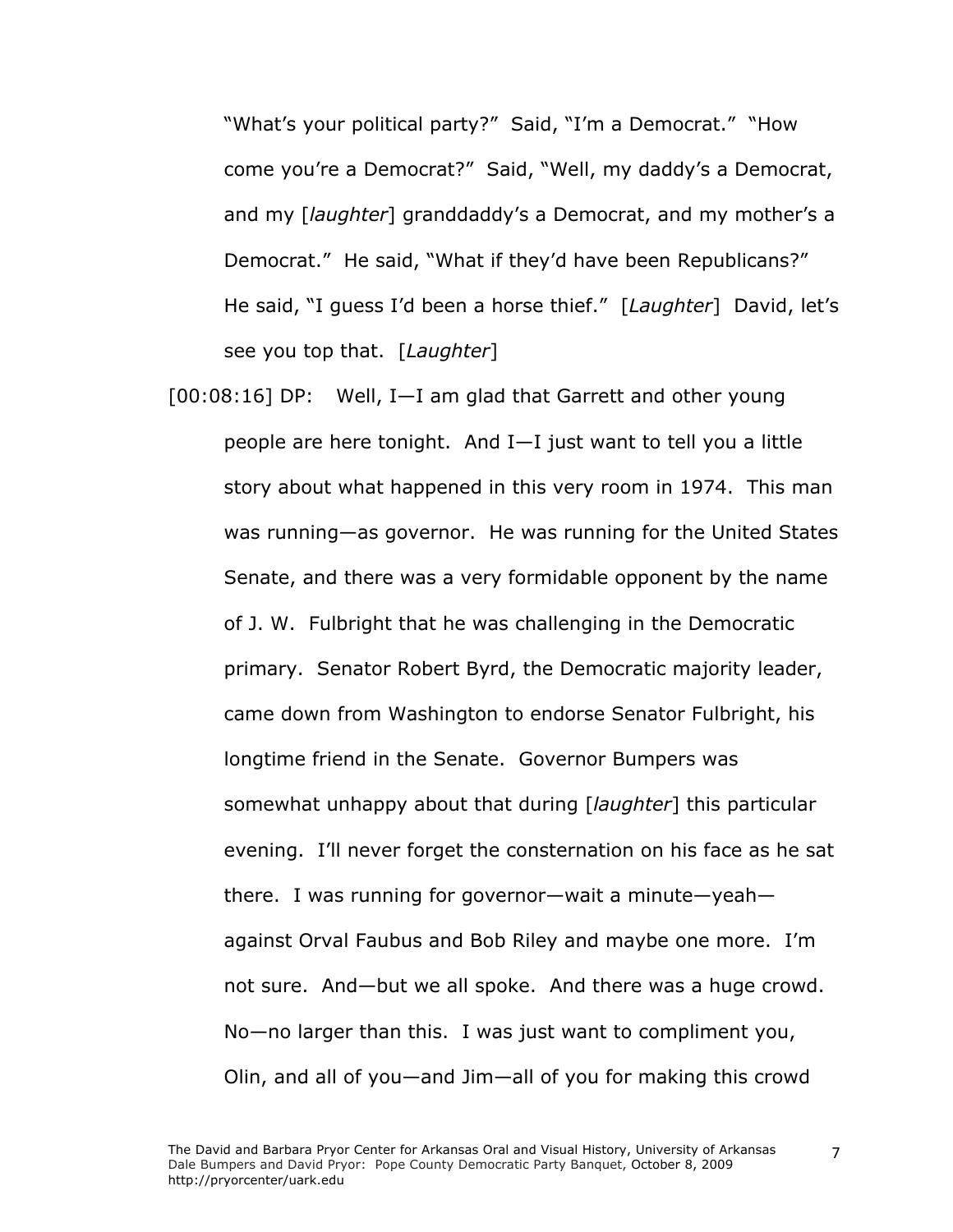possible tonight. And—but in this very room—in this dining hall at Arkansas Tech, the—the meeting was over, and people were getting up and tired. We'd been listening to speeches, and Robert Byrd played the fiddle and all kinds of stuff. And, finally, somebody said, "Wait a minute. Let's stop just a minute. I know everybody's ready to go, but there's a young man who didn't get called on tonight, and he's running for Congress. And, young man, what is your name?" And he says, "My name is Bill Clinton." [*Laughter*] And Bill Clinton got up and spoke for two minutes. Dale, do you remember that?

DB: Sure.

DP: And he lost that race, Garrett. And he lost it, but in the end he won. So you don't have to win every race every time, but just to be around politics and politicians and people who care about their communities and their political parties—I—I just am so proud that you're here and so proud all of you are here. [00:10:24] I call this—when Dale and I get together like this, and we just kind of reminisce. I call this the Arkansas version of "The Antique Roadshow." [*Laughter*] And so here we are again and who knows, this may be the last "Antique Roadshow" we do. But we have a good time doing these. We've done several. And when Olin asked us some months ago to go to do it, well, we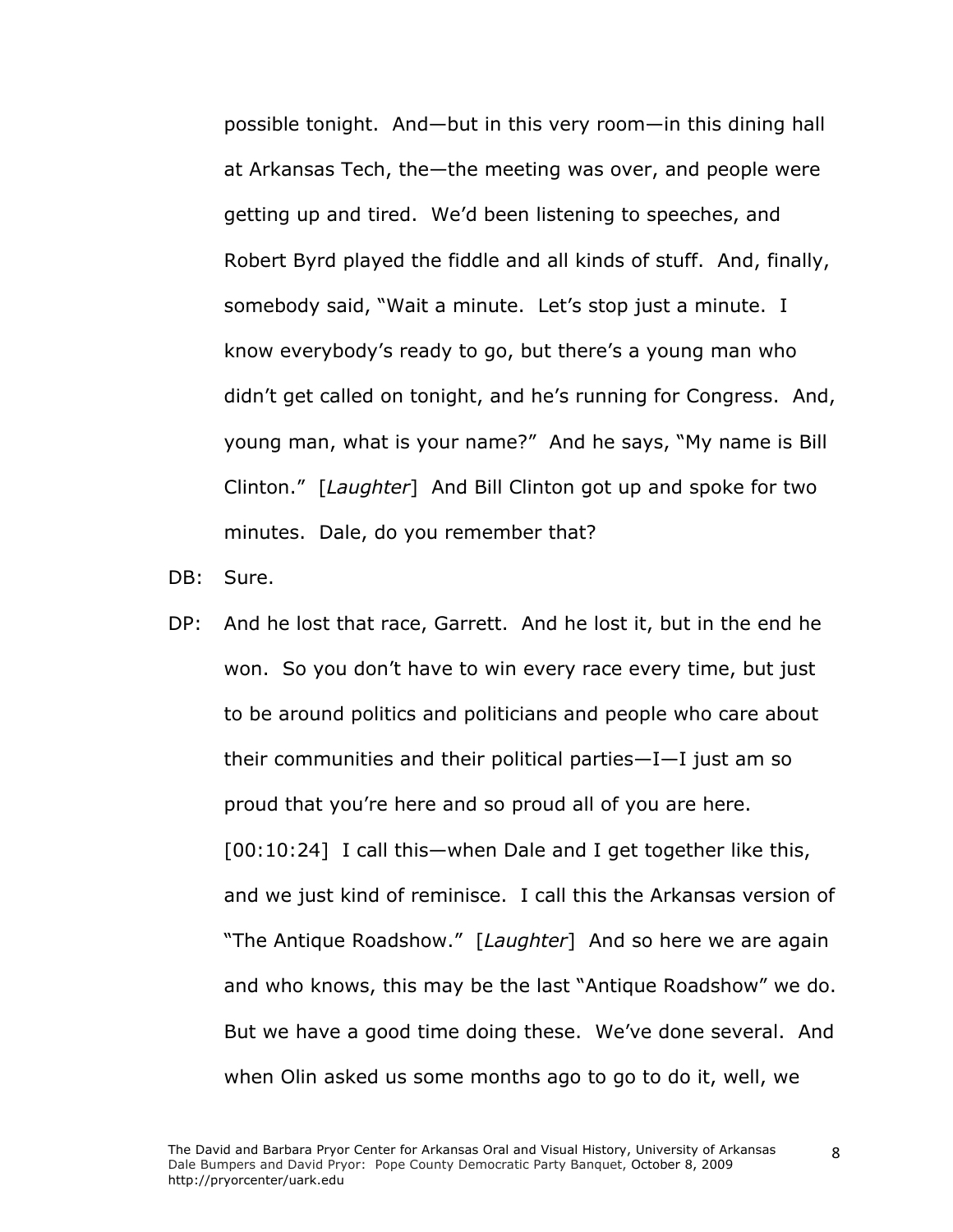were, of course, very, very honored to not only be asked but also to oblige.

- [00:10:53] DB: You know, [*clears throat*] my father served in the legislature one term, but he wanted his sons to be politicians, believe it or not. You never hear that nowadays. And he wanted my brother and me both to go to law school, which we both did. But because he thought we needed to go to law school, he also thought we needed to learn Latin in order to be a lawyer, in order to be a politician.
- DP: Yeah.
- DB: And we were taught at the dinner table we had certain responsibilities and so on. And I can tell you that he was—I guess, when I ran for governor, I felt that I was—that I was really being true to him, and I know that I was. When I—I went to Northwestern in Chicago to law school, and one night I got this phone call to hurry home. My father and mother had been in a wreck and they were both killed . . .

Unknown female: Oh.

DB: . . . while I was a freshman in law school. I had to drop out of law school because we were all just devastated. And I think when I decided to run for governor, I was trying to keep faith with my father and because he was gone. But he convinced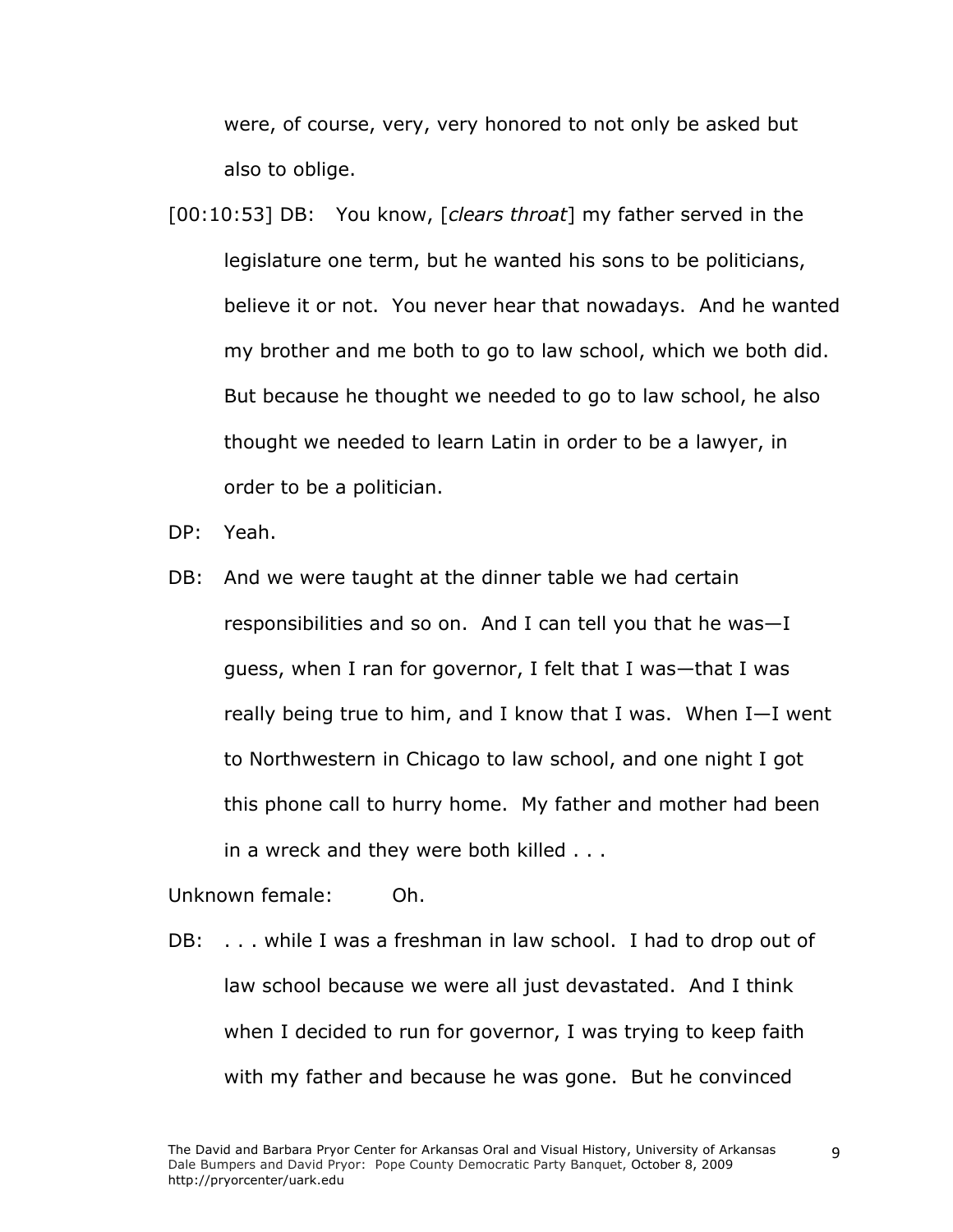me—and I can tell you, it's very hard to cling to the principles that he taught me. It's very hard to cling to those now because politics is so different. But, anyway, I wanted to say that I came here forty years ago the first time. I wasn't running for anything. And the women were having this to-do in Pope County, and it was a splendid evening, not nearly as a big a crowd as—as this was. [00:12:33] But when I decided to run for representative, people'd say, "Have you heard Dale Bum—" I mean, gov—for governor—people'd say, you know, "Have you heard Dale Bumpers is going to run for governor?" "Well, I heard some people laughing about it." [*Laughter]* And I started out with one percent name recognition, and I don't know what I was trying to prove, really. It was just so insane. I tell people I ran to get off the school board. That's the worst job I ever had. [*Laughter*] But, anyway, so it was. I called my sister, who by this time was very wealthy. I called my brother, who was a Harvard lawyer and really climbing the ladder at a fast pace. And I told him—I said, "Carroll, I want to run for governor." And he was pretty excited about it. My sister was not. So, anyway, Carroll was living in Chicago—in Winnetka, a Chicago suburb. He said, "Come up there Sunday afternoon. I'll get Margaret to come over from Cleveland, and we'll talk this over." So I said,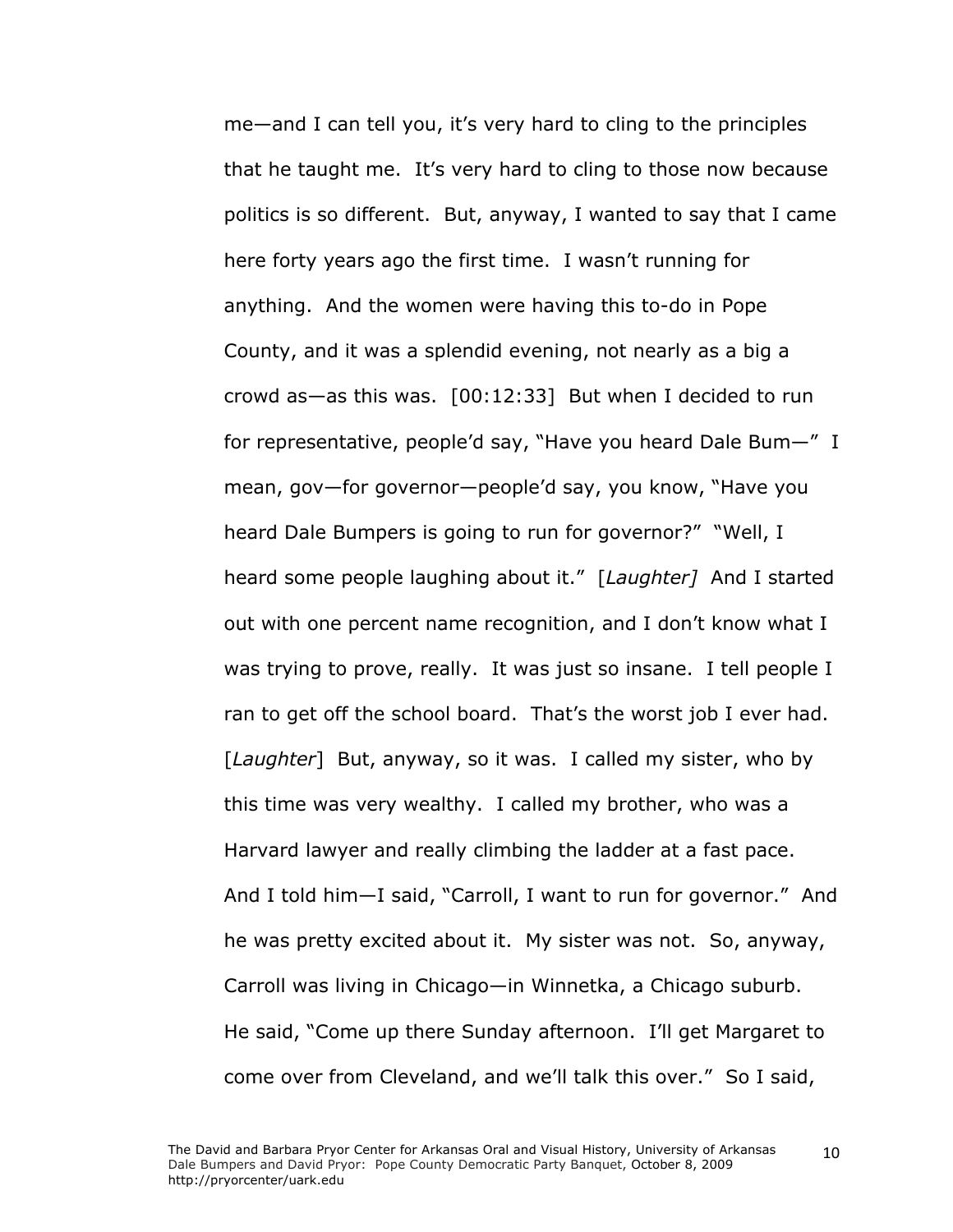"Okay." So we all gathered Sunday afternoon in Winnetka—just my brother and sister and me, sitting around the kitchen table. They had the money, and they, therefore, had their claws on me as to whether I was going to run or not. I had to sell them. And when I got through making my presentation, my sister said, "I want to get this straight now. You're going to run for governor with seven other people in the race besides you?" "Yeah." "And Orval Faubus is one of them?" "Yeah." "And you have to run in the primary, and if you win that, then you have to run against Governor Rockefeller?" "Yeah, that's right." She said, "I ain't putting a damn dime in this ego trip." [*Laughter*] But about a week before the election, I had been climbing in the polls, and my guru, who did all of our tellers and everything, called my brother and said, "We've got to have another thirty-five thousand dollars." So he naturally picked up the phone--called my sister. [*Laughter*] That's all we knew to do. And she just threw a fit. She said, "I'm not putting any more"—she'd already put a lot of money in it. When I left Winnetka that afternoon, I had fifty thousand dollars in my pocket, which was not anything much more then than it is now if you're running for governor. But in any event, that all worked out, and Carroll called Margaret, and he would not let her off the phone until she said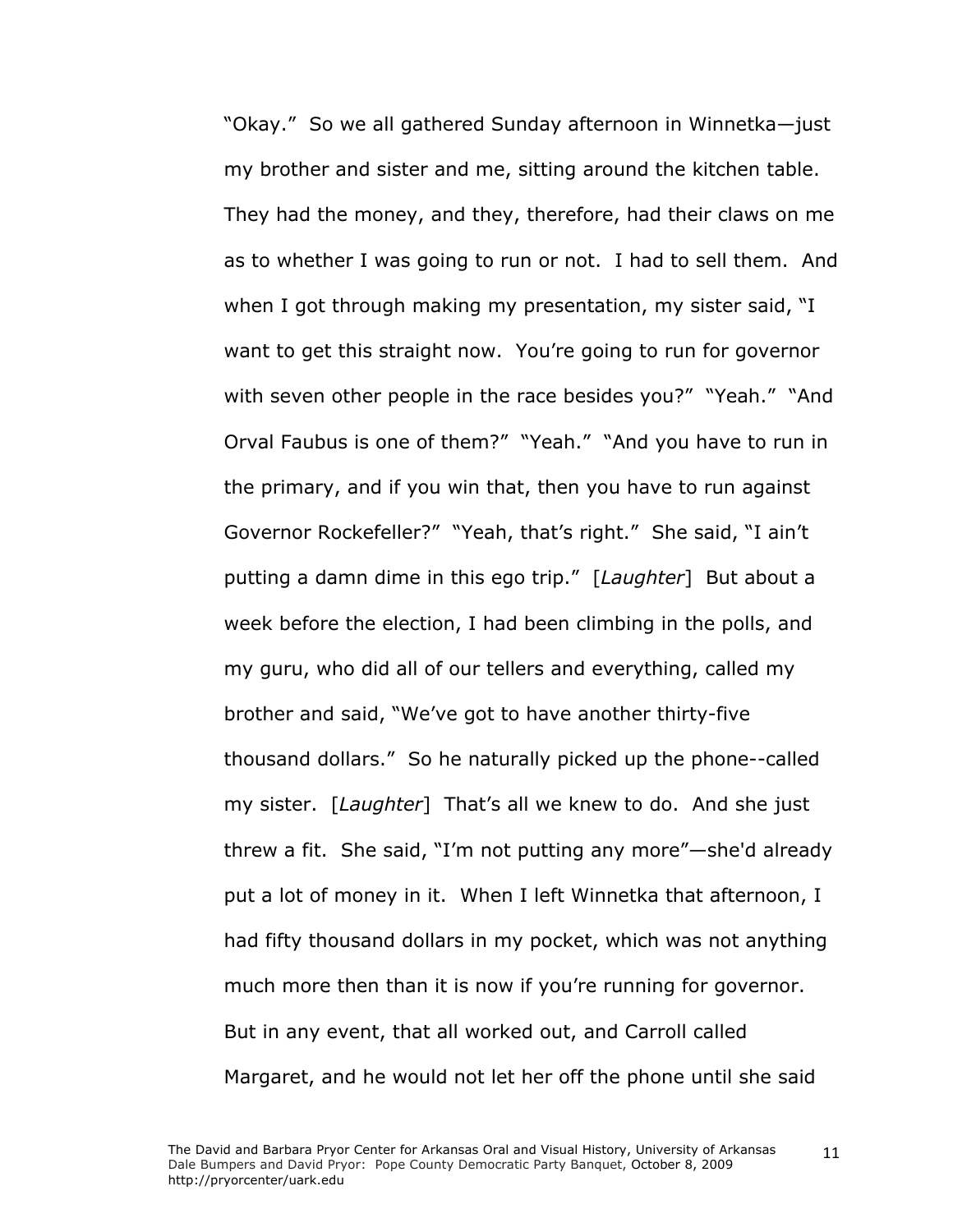she'd give the other thirty-five thousand dollars. And you know where the first speech was I made after that election*?* The Cleveland, Ohio, Chamber of Commerce. [*Laughter*] She got her money's worth right then. David?

[00:15:31] DP: This guy has the best memory and the best recall of any political person I think that's ever—and that includes Bill Clinton—of any political person ever produced in Arkansas. I have gotten where—honestly, I hate—I'm sometimes embarrassed to go out the front door because I'm going to meet someone that I'm supposed to know, and I don't know them, and I've known them forever. I know none of you have that particular problem. [*Laughter*] But the other night, for example—I'll just give you an example—the other night my wife and I were watching a football game, and she said, "I'm trying to remember who Eli Manning's brother is." And I said, "Oh, yeah. Okay, I know—let's see, is it John, Frank, Bill, Tom"—whatever we thought and thought and thought—we—for an hour we—I even went and tried to Google, which I can't do very well [*laughs*], and I never could find Eli Manning's brother. And so finally about two thirty that morning [*laughter*], Barbara kicked me, and she says, "It's Peyton!" And I said, "What?" She says, "It's Peyton!" I says, "Peyton who?" And she says, "Peyton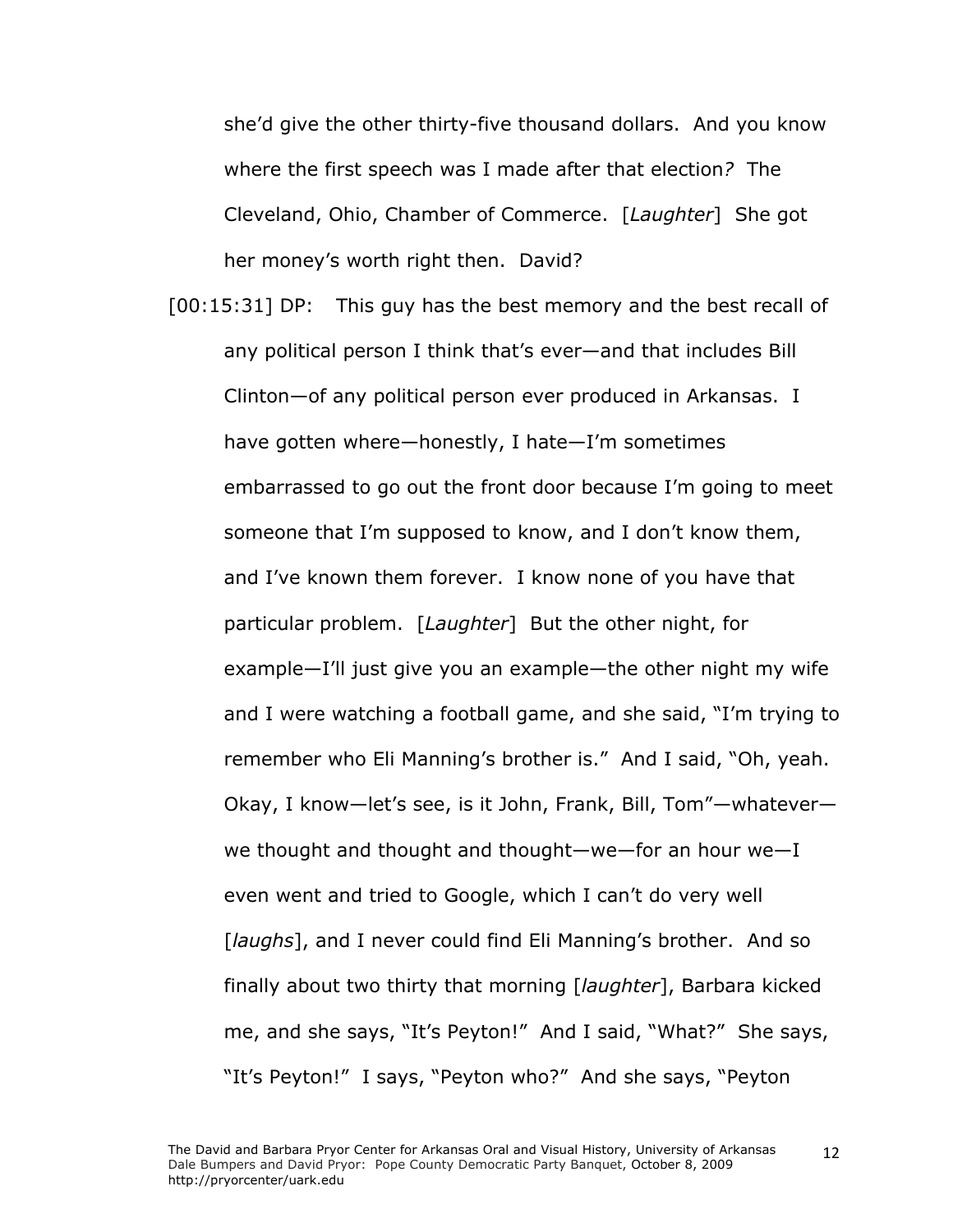Manning." I said, "Well, who is Peyton Manning?" [*Laughter*] She says, "I don't know, but he's got a brother. I can't think of his name." [*Laughter*] That's how bad—we drive down the road, and all we're trying to remember is who this was and who that was and, "Boy, don't they look old?" and whatever. [*Laughter*] But, man, I look out in this crowd tonight and—for example, Nathan George, I went to see the great friend of mine in all this—the—Lloyd George not too long ago—I need to go again—in the nursing home in Ola. And I—the nurse said to me as I walked into Lloyd's room, Dale—she said—and, boy, he was a great ally of yours and mine, too, in Yell County and in the legislature. But as I walked in the room, the nurse said, "You know, he's not going to know you." I said, "I understand that. I can deal with that." But as I walked in, he was sitting there in a wheelchair and had on a baseball cap. And I said, "Lloyd," and I never told him my name—I said, "Lloyd," He said, "Governor, I'll be in five minutes in the governor's office, and we'll sign that bill you wanted me to get." [*Laughter*] He knew my voice and he and, you know, I was just so—I was just so impressed. And once again, it reminded me of—of the great opportunities that we have in—in public life and whatever to meet the best people in—on the face of the earth, and I—I have enjoyed every bit of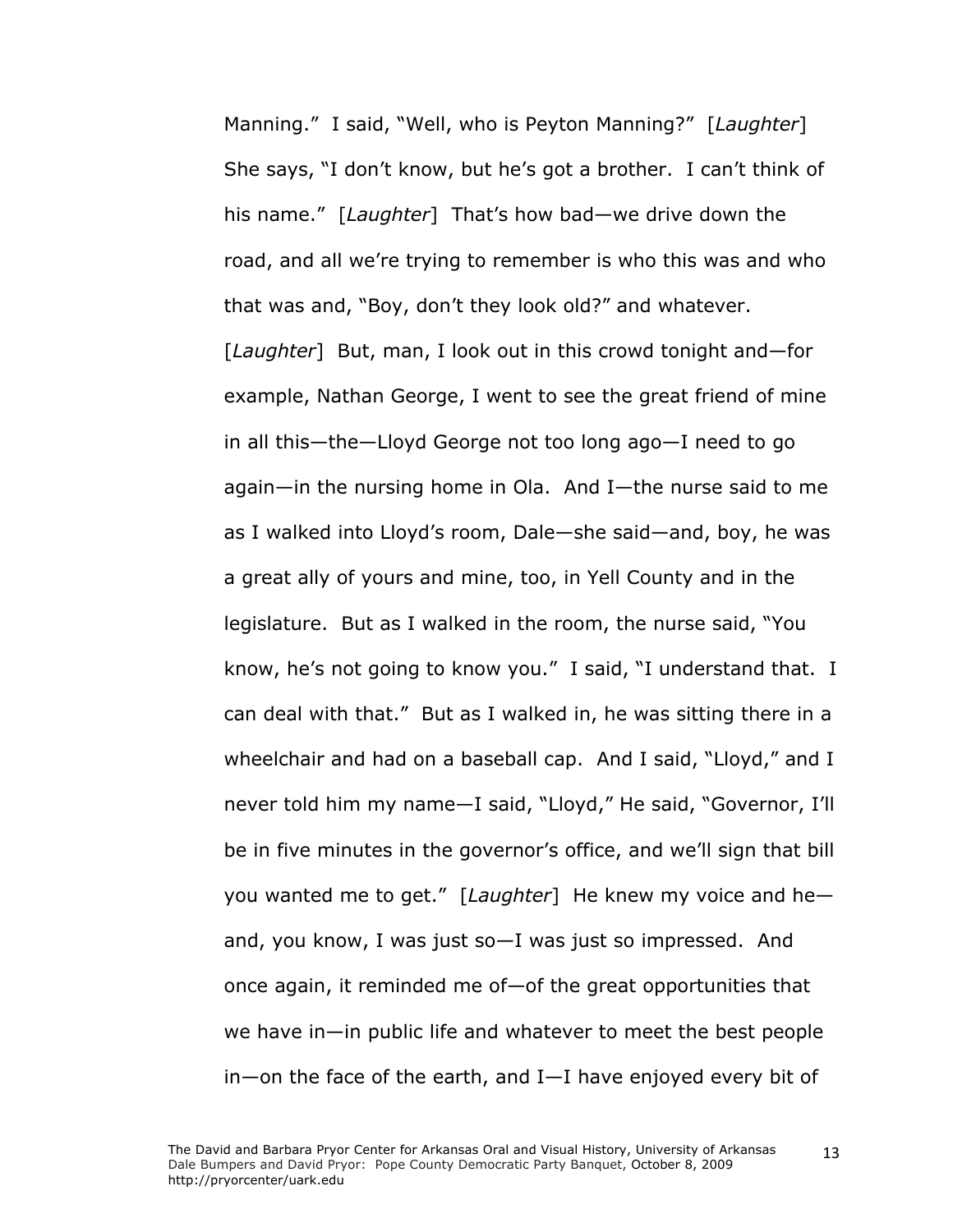it. I—Dale, I'm going to yield back to you because I can't remember what I was going to say next. [*Laughter*] So, anyway, the . . .

[00:18:22] DB: Join the fraternity. Right after I was elected governor, the governor of Missouri, who was chairman of the National Governors Commerce, called and said, "How would you like to go to the Soviet Union [*DP laughs*] and spend about ten days?" And I said, "I'd really love it, but I—you know, I don't want folks here to think I've already defected." [*Laughter*] And bear in mind, this was 1971. So, anyway, I called Bob McCord [*unclear word*]—I said, "Bob, what do you think people will think about me going to Russia here right after I've been elected." So I called McCord, and I said, "How would you treat it?" He said, "I'd treat like it ought to be treated. It's an educational thing. You ought to do it. Of course, you ought to go." So I thought it over, and I decided, "Well, I got two years to make up for anything anybody says about it." [*Laughter*] But the best part of it was there was a radio station in Little Rock who had a roving reporter. He'd get out on the street at noon every day at some fairly busy intersection, and he had a question every day. And he would interview people who come up—put the microphone in front of them—say, "What do you think about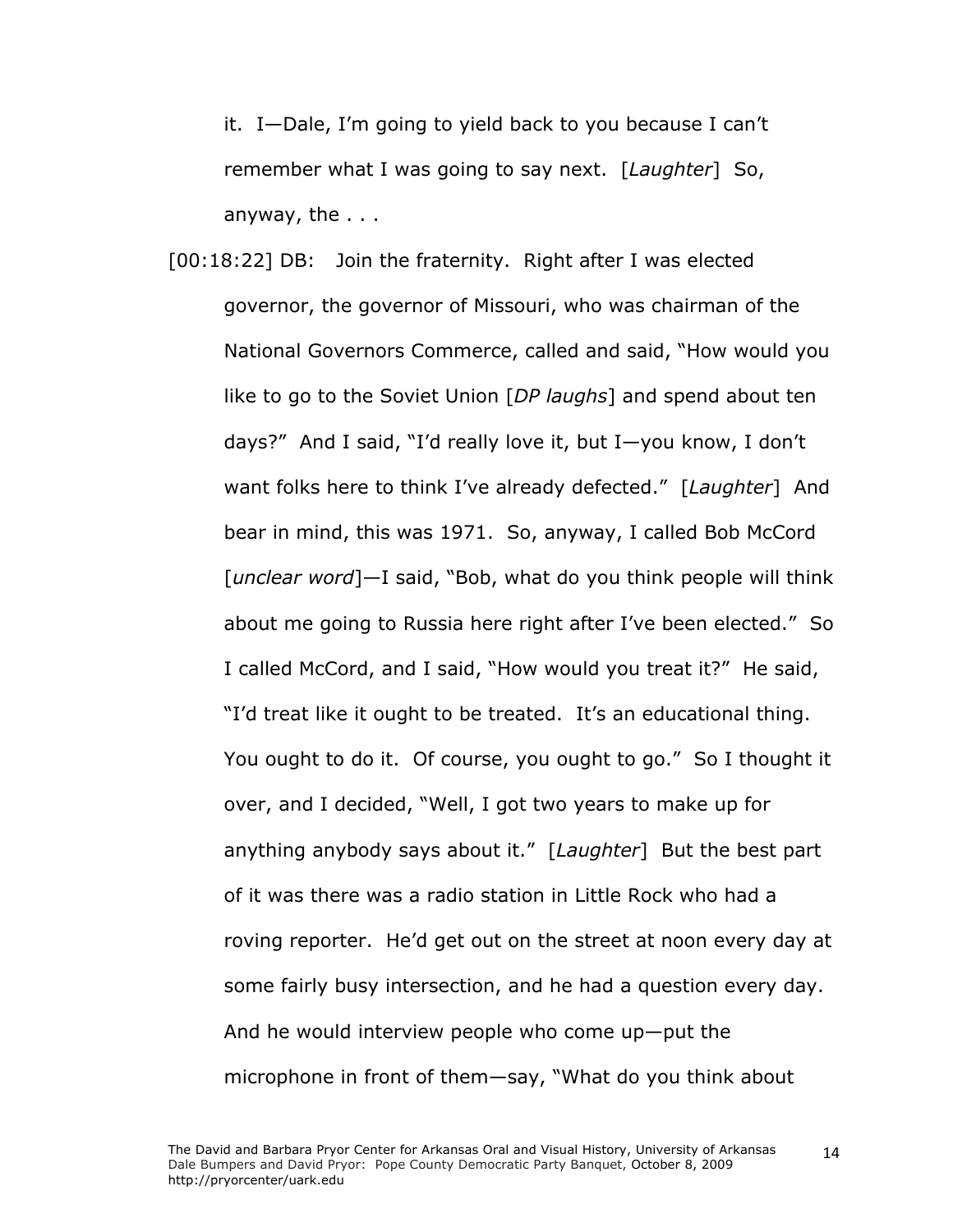this?" And the question that day was, "What do you think about Governor Bumpers going to the Soviet Union?" And I was listening. [*Laughter*] And I remember this old man. He was about—they told me later he was up in his eighties—had a cane—came hobbling down the street, and they stopped him. "Sir, what do you think about Governor Bumpers going to the Soviet Union?" "I don't know what he wants to go to Russia for. He ain't been to Cabot yet." [*Laughter*]

[00:20:09] DP: You meet some real great people along the way, especially out on the campaign trail. And I was out campaigning one time for office—I can't remember which office I was running for, but I think I was in Washington already in the Senate. And I'd—I somehow or another I was going to El Dorado on a weekend—a Saturday or a Sunday. And I—folks down in Calhoun County and Hampton got word I was coming through town, so they said, "Would you mind stopping by the VFW lodge and saying hi to Miss Lily so-and-so. She's having her hundredth birthday. And I said, "Oh, yeah, that'd be good." So we were driving down the highway, [*phone rings*] and we pulled over to the left and drove into the VFW lodge and walked in there. And here was this lady in a wheelchair, and I said, "How are you*?* I'm—I'm David Pryor, and I wanted to wish you a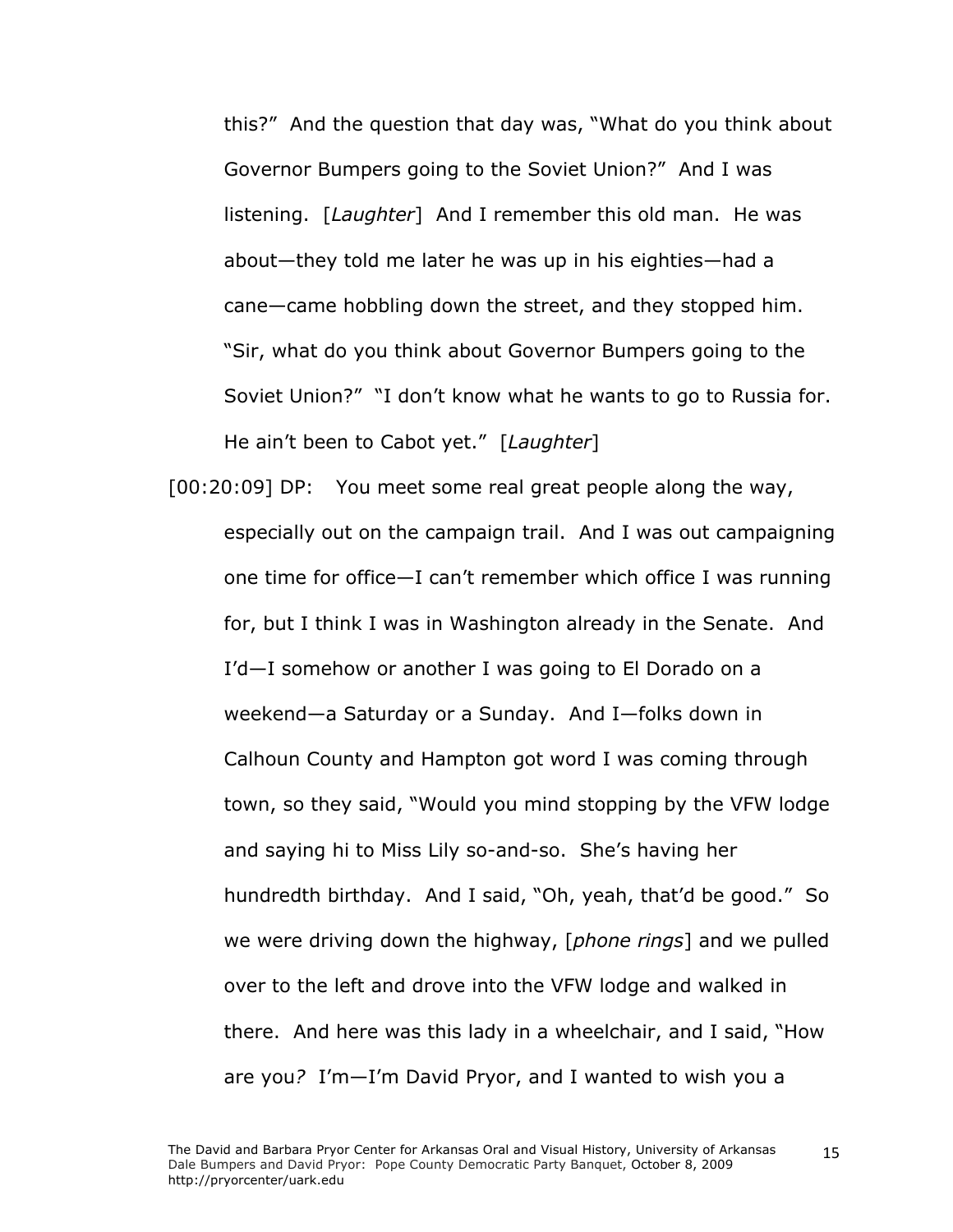happy hundredth birthday." And she said, "Oh, have you met my baby daughter yet?" And I said, "No, I haven't." Well, I she said, "Come over here, Mary Jo. I want you to meet Senator Pryor." She came over on her walker, and she was eighty-two years old. [*Laughter*] That was the baby daughter. Well, this lady—I didn't know what to say to anyone who was a hundred, so I said, "You've sure seen a lot of change in your hundred years." "Yeah, I been against all of it, too." So [*laughter*] you'll—you—you—those little things—those little memories that you take with you all your life and they really—they just really have a special meaning to you as we go—especially through the campaign trails. And I've enjoyed—some people said that Pryor liked to campaign more than he liked to hold office. I don't know, I always enjoyed holding office, but the campaigns were a special time to me because you were always thrown out there in various situations all over the state with different types of people of all walks of life, and that's what—that's what makes Arkansas a very, very unique state.

[00:22:11] DB: When the first—we had two primaries, you know. You had one in, I think it was, April and one in May. And I can remember in the first primary, I—I had been told that some of these mountain counties up north could not be relied on [*laughs*]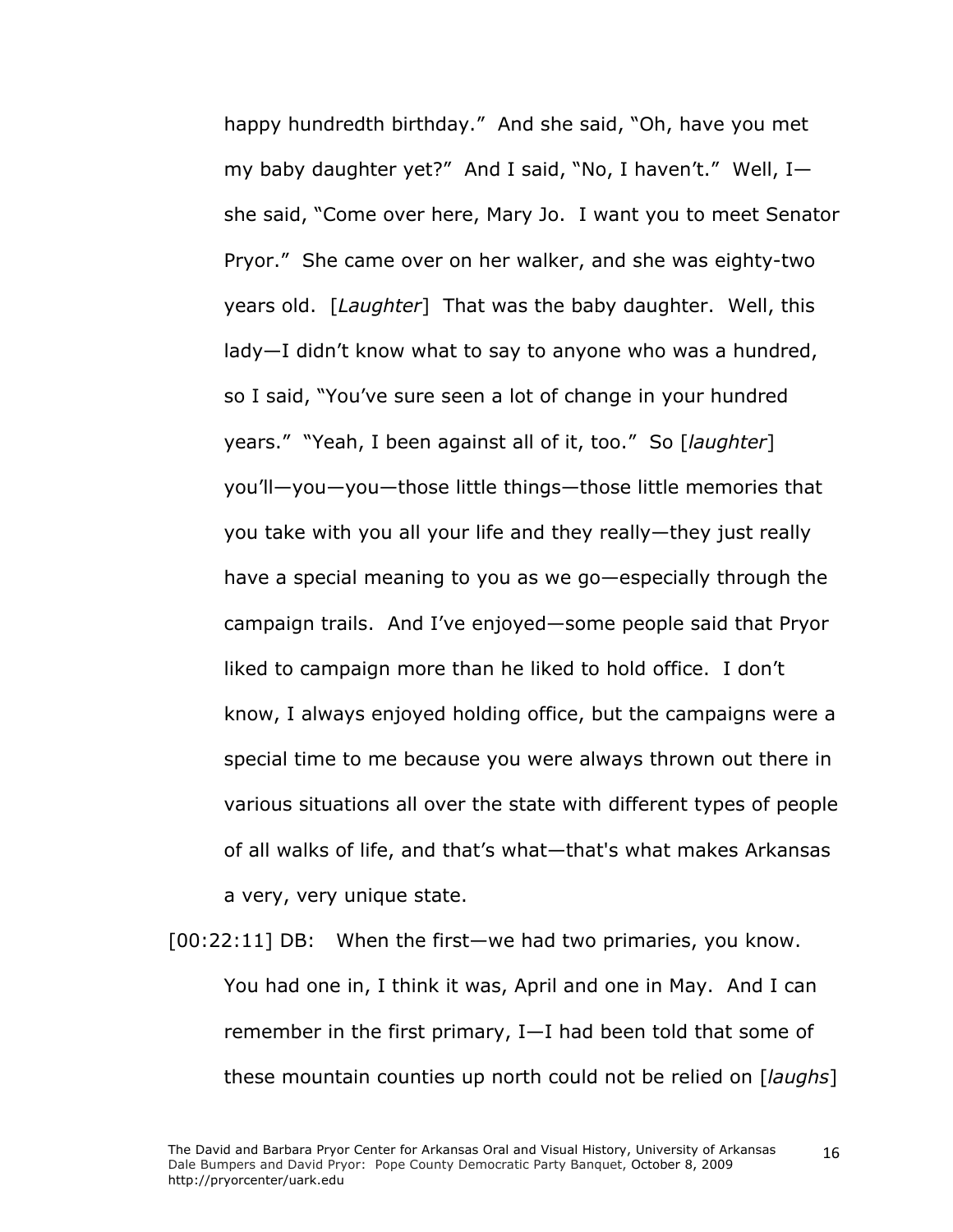to bring the ballots in the way they were really voted.

[*Laughter*] And so we were really apprehensive about what . . .

- DP: Now why would you have heard a thing like that, Dale*?*  [*Laughter*]
- DB: Well, I didn't believe it, of course. [*Laughter*] But I did call the judge at two o'clock in the morning [*laughter*], and I said, "Judge, I've got nine hundred votes in that county up there. All I want is nine hundred votes. I don't want one that belongs to anybody else, and I'm depending on you." Now this was two o'clock in the morning—I said, "I'm depending on you to make sure that those ballots are counted right." "Dale, don't you worry about it." Says, "Only thirty-two votes out in a little old country church out here five miles from town. [*DP laughs*] Don't you worry about a thing." And, sure enough, when the votes came in, I was four hundred short. [*Laughter*] And it turned out just the way everybody had said it probably would. And, of course, I—wasn't anything I could do about it, but it turned out. I got in a runoff anyway and won. I rented a suite in the—what's the tow—the one on the interstate down there?
- DP: Quapaw Tower?
- DB: Quapaw Towers. I rented a suite there, and we started inviting people from all over the state that had voted wrong and giving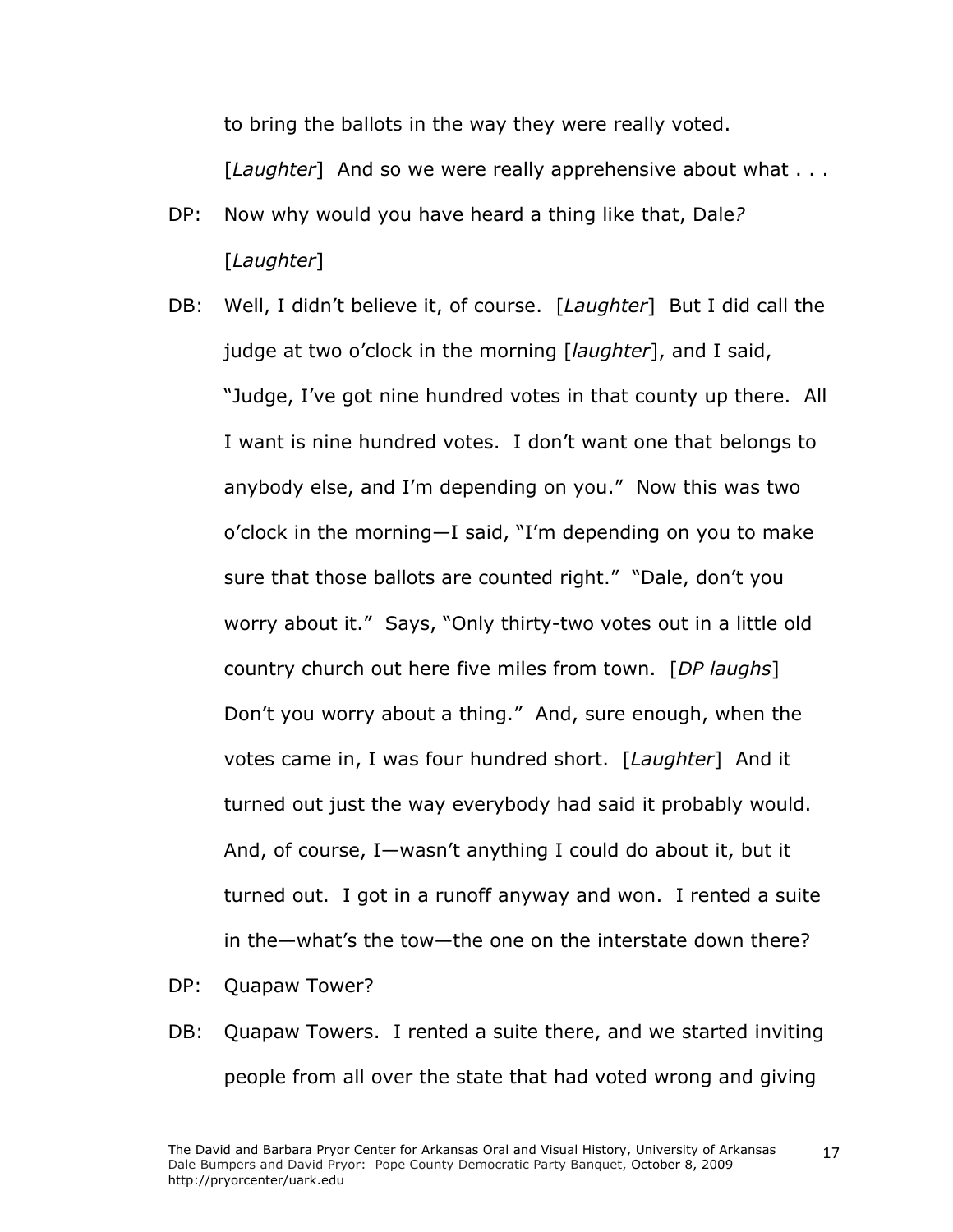them a chance to make up for it [*laughter*] by hitting the drum with a little money. And so here comes the judge with four of his underlings. And they came in, and we had a room set back, and people would come in, and they'd throw their money on the bed, and that—that was their atonement [*laughter*] for having voted wrong in the first place. [*Laughter*] So we're back there, and the judge throws this money out—twenty dollar bills, skewed—I said, "Judge, I cannot believe you." I said, "You know I called you at two o'clock." "Oh, I know that, Dale. I know that." [*DP laughs*] "I called you at two o'clock in the morning and asked you to save those votes, and you promised me that every vote would be counted." He said, "We'll do it for you next time." [*Laughter*] I don't think he ever got a chance to but . . .

[00:24:55] DP: We've got a—we've got a special friend here. Dale's nephew is Archie Schaffer, who, as you know, is from—reared in Franklin County in Charleston. And Archie now—if you ever go to the Tyson corporate headquarters—the Taj Majal of the mountains [*laughter*]—and you go into Tyson headquarters and you look up Johnny Tyson and John—and Don Tyson, the office right between these two individuals is Archie Schaffer's office. He has to sit between these two icons. But Archie was Senator Bump—governor—then-Governor Bumpers's staff—chief of staff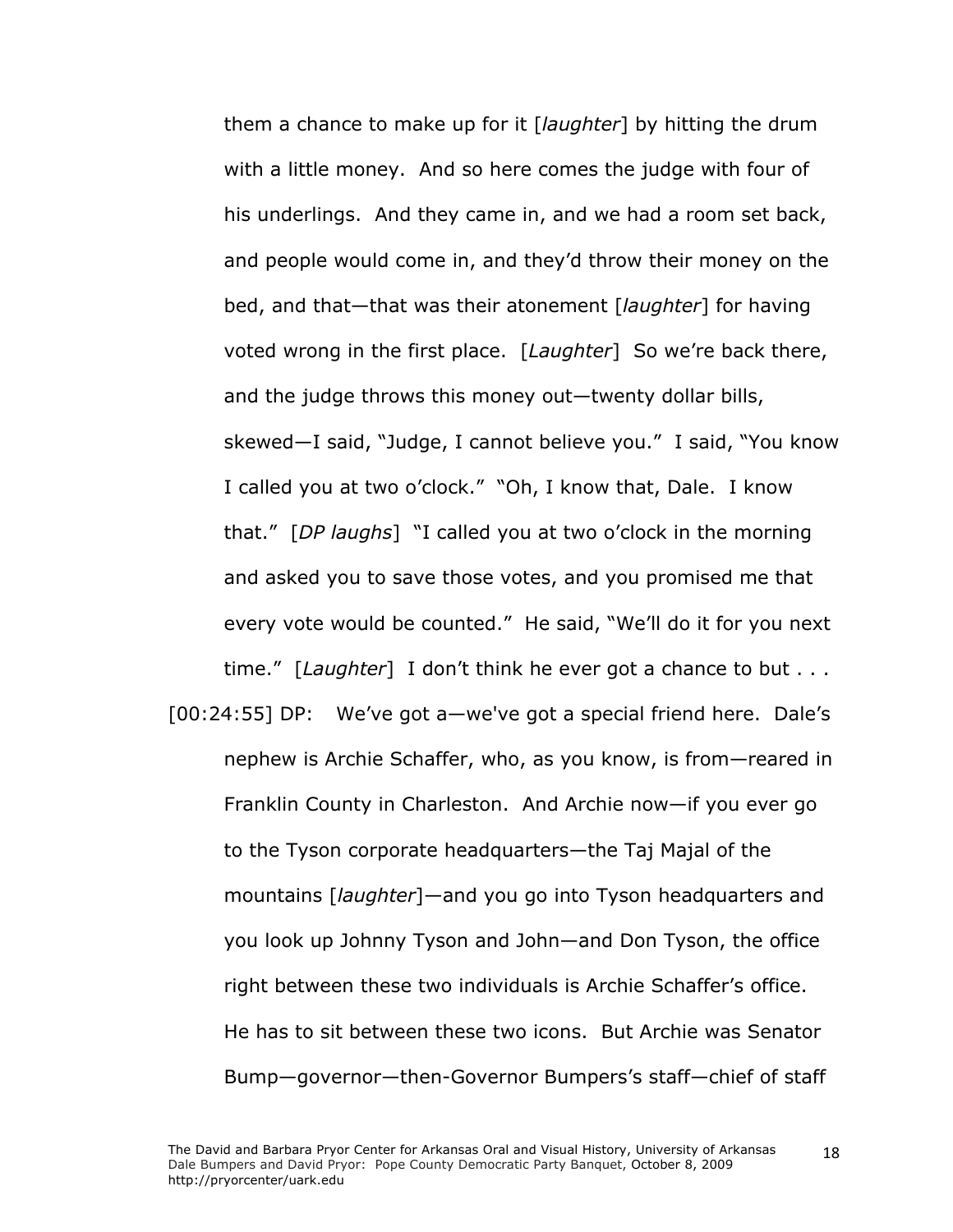while Dale was governor for a period of time. And one day in 1973 during the gasoline crisis and the energy crisis, Dale drove up in his big Lincoln to the—to the state capitol and got out and came in and huge press conference. Everybody knew there was a big announcement. Dale got up—Governor Bumpers did—and says, "Ladies and gentlemen, I'm just here to announce that we're going on a huge gasoline-saving binge in Arkansas, and I have today ordered Pintos for all the state agencies of government [*laughter*]—the health department, pollution control, ecology," and whatever. And somebody—John Bennett of the Commercial Appeal—old John was pretty sour. You remember him, don't you, [*unclear word*]?

- DB: [*Laughs*] Oh, do I remember him! [*Laughter*]
- DP: And I remember that we—he was in Little Rock, and we got elected to the Senate to get away from John Bennett. And then he came up there.
- DB: Yeah.
- DP: Remember that*?* [*Laughter*]
- DB: Oh, yeah.
- DP: Followed us up there. But, anyway, John Bennett says, "Well, Governor Bumpers, we were looking out the press office window and saw you drive up in that big old gas-guzzling Lincoln with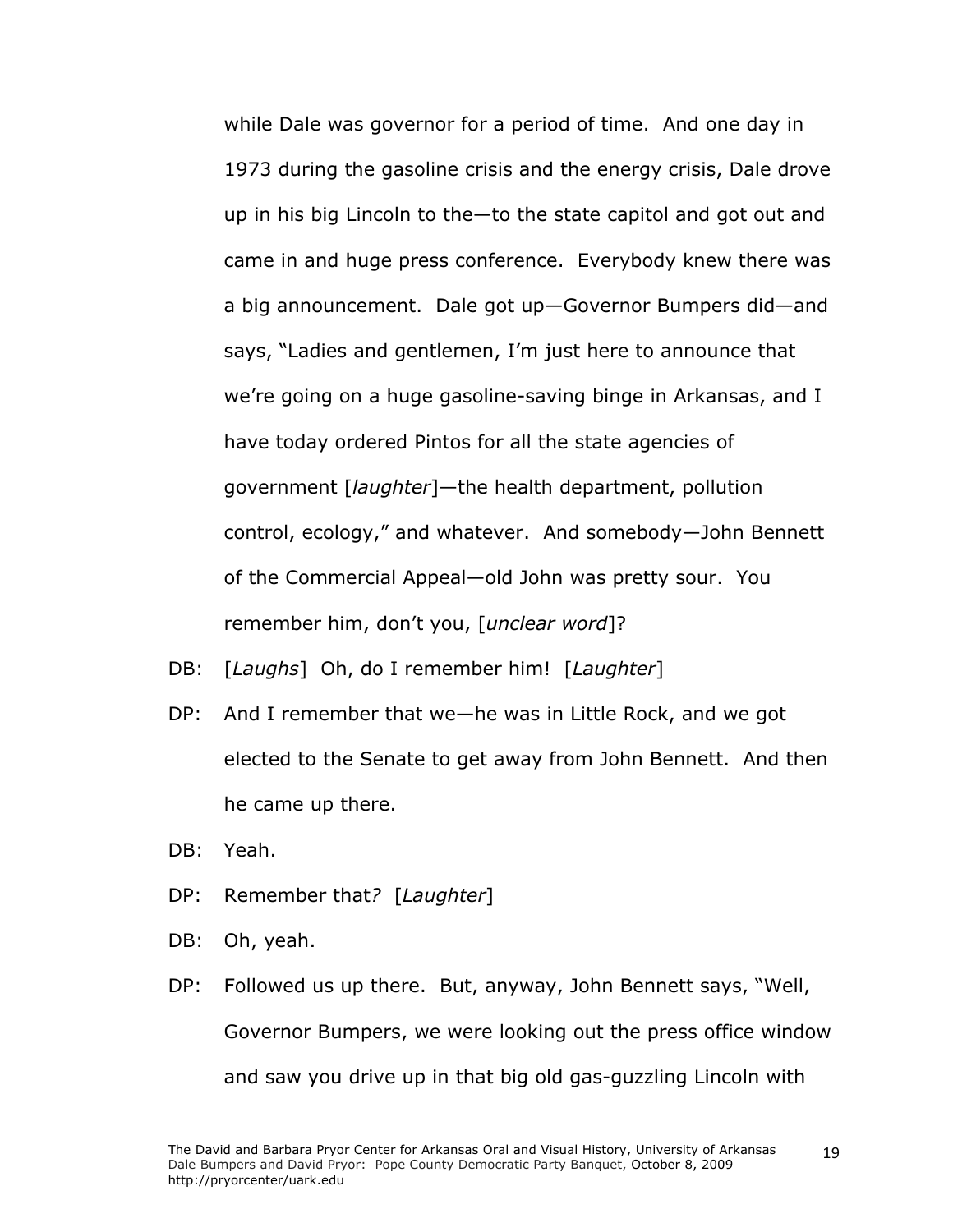that state trooper at the steering wheel." Says, "What are you going do about your own car?" He said, "Oh, we've ordered a a—a Pinto. We're going to start driving a Pinto, and we've ordered a Pinto." So we walk back—they walk back in the office, and Archie walks back in and closes the door—says, "Uncle Dale, we hadn't ordered any Pinto." He says, "You have now!" [*Laughter*] So we—Archie, is that a true story or not*?* 

Archie Shaffer III: I don't know. [*Laughter*]

DP: But Archie was my great chauffeur down tonight from Fayetteville. I came down from Fayetteville, and Dale not only came from Little Rock, he came all the way from Washington, DC today to be here with you tonight. That's the depth of his caring, so he's come a long way—probably longer . . .

[00:27:26] DB: One other story *. . .*

- DP: *. . .* than any other [*unclear word*] person.
- DB: *. . .* that happened not too many years after I came here the first—well, it was during the campaign when eight of us were running for governor in the Democratic primary. And there was a fellow running that was called Bill Cheek. He was an oil distributor from over in West Memphis. Now bear in mind there were eight people in this race, including him. Orval Faubus, the attorney general, lieutenant governor—everybody was in the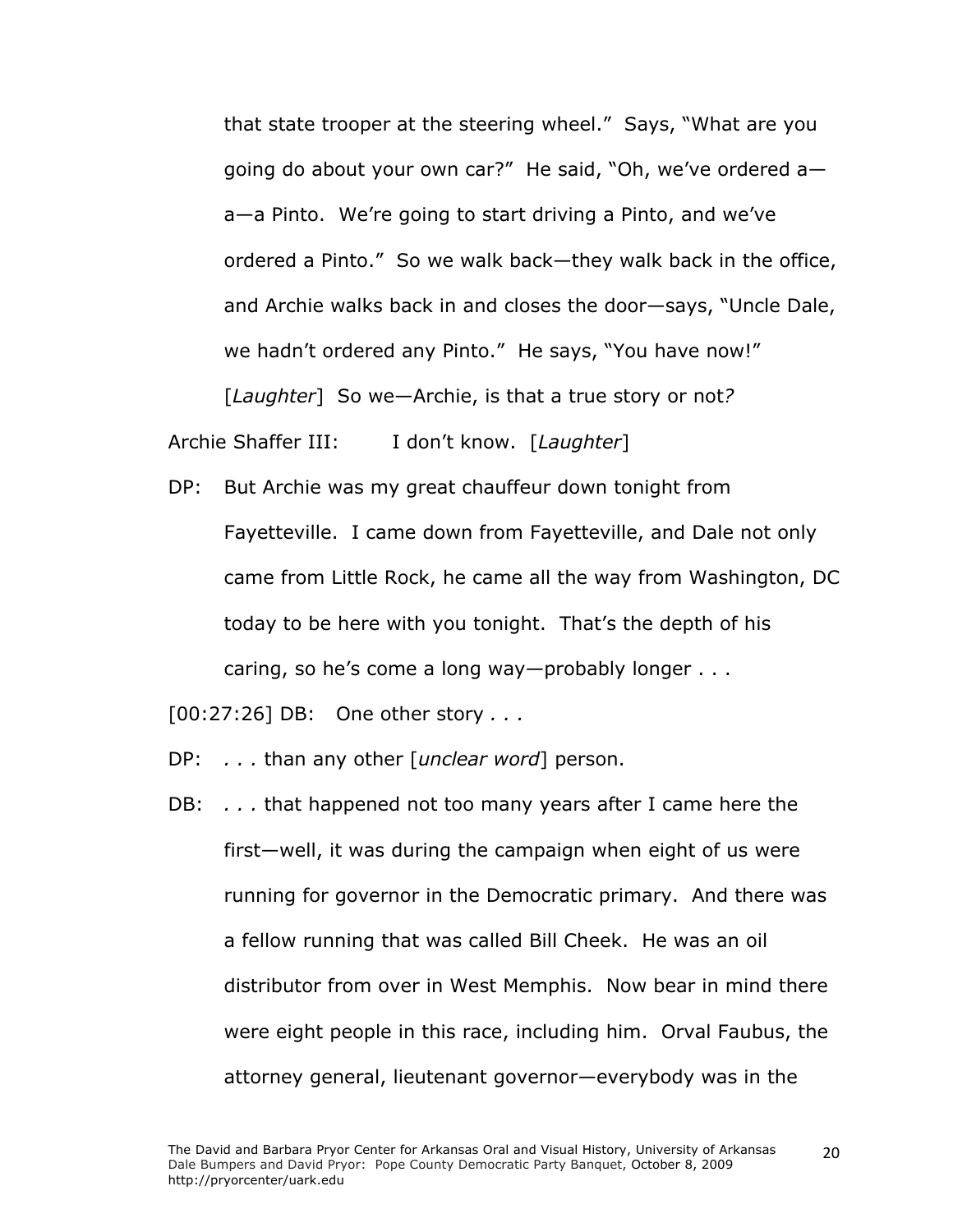race. But, anyway, we were outside someplace in Pope County, and Bill Cheek was a pretty clever guy, and there was another man in the race who was a very prominent lawyer from Texarkana, Bob Compton.

DP: Bob.

- DB: You're—not Texarkana but *. . .*
- DP: El Dorado.
- DB: El Dorado. And so every place we went, Bob Compton'd get up there, and say, "I'm one of you. I was just born five miles right out here." [*Laughter*] And every place we'd go, you know, he's just born five miles right out here. So Bill Cheek was going down the list of all the candidates. And he had different—oh, Orval Faubus—he really cut loose on him. But he got down to he got down to Bob Compton. He said, "Bob Compton has been born all over this state." [*Laughter*] His mother either had the longest labor, or his daddy had the fastest covered wagon I ever want to see." [*Laughter*] It was just [*clears throat*]—politics is a fascinating business, and things like that happen constantly. And there—let me tell you, there are a lot of things that happen that are traumatic to you, and I was new to it. I mean, I loved politics. We were taught that when we died we were going to Franklin Roosevelt [*laughter*], and we really believed all those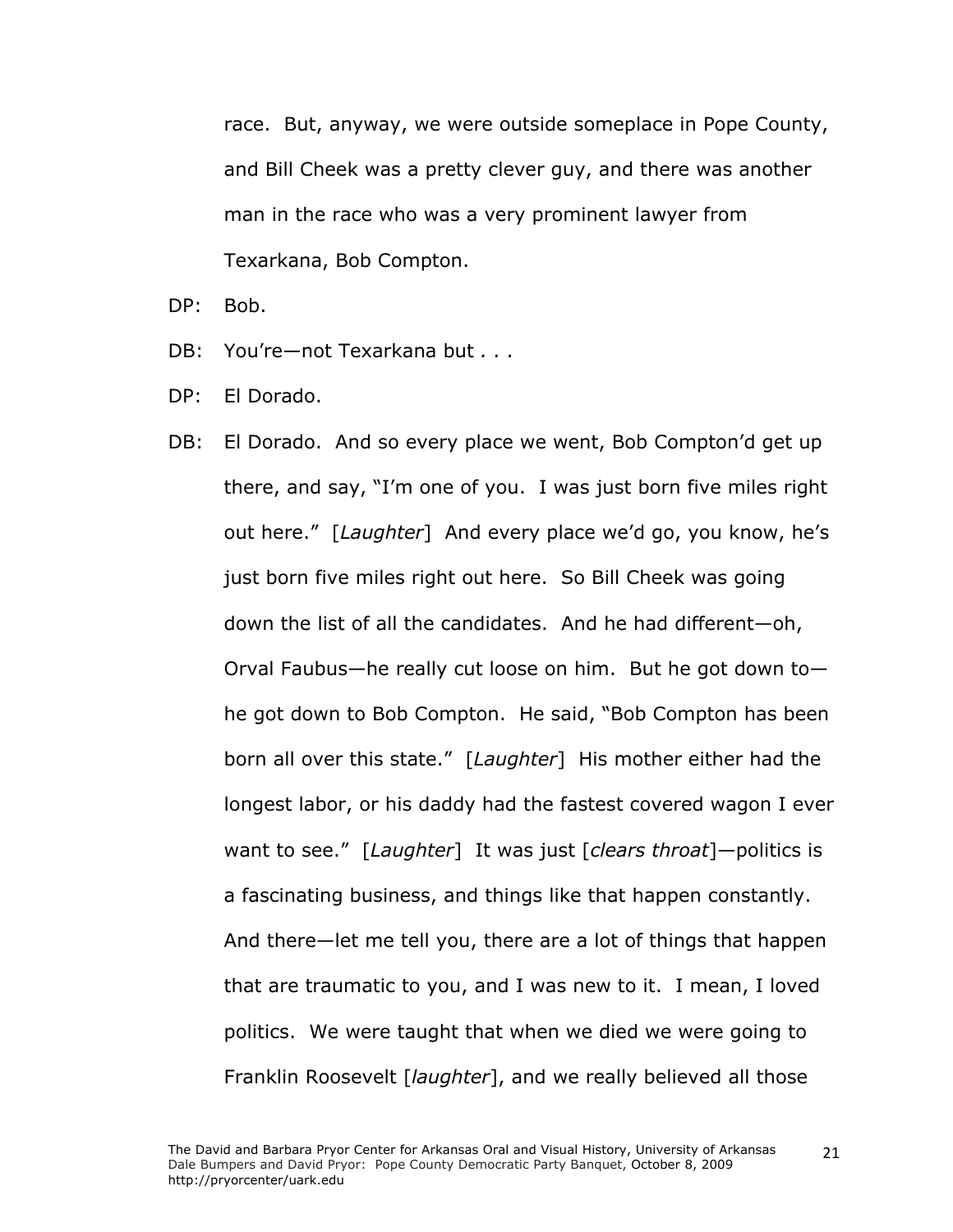things. It was an extremely fascinating time, and it—it made it so easy for me to finally make a—to tell you the truth, Orval Faubus so totally dominated politics in the state, and he was a totally different politician from what I was going to be. And—but I knew I couldn't compete with him. He was—he was just the icon in the state. After all the things in Little Rock High School and everything, people were still really attached to him, and so I had to wait until some of that wore off before I could get in the race. [00:29:54] And it really—it was a fascinating story because I—for example, I remember the day before the first primary—David, we were down at Pine Bluff and the—it was Labor Day. It was Labor Day. We were down in Pine Bluff, and I had told one of my staffers—I said, "I hear that—that Orval Faubus has a big announcement he's going to make, and I want you to go up there to it, and you call me on the phone because I've got to speak down here at one forty-five." There were a thousand, two thousand people there. And I said, "You call me and tell me what he said." And it happened that morning because Orval Faubus was there on the podium with me at that moment. So I called him. Ed Lester *. . .*

DP: Mh-hmm.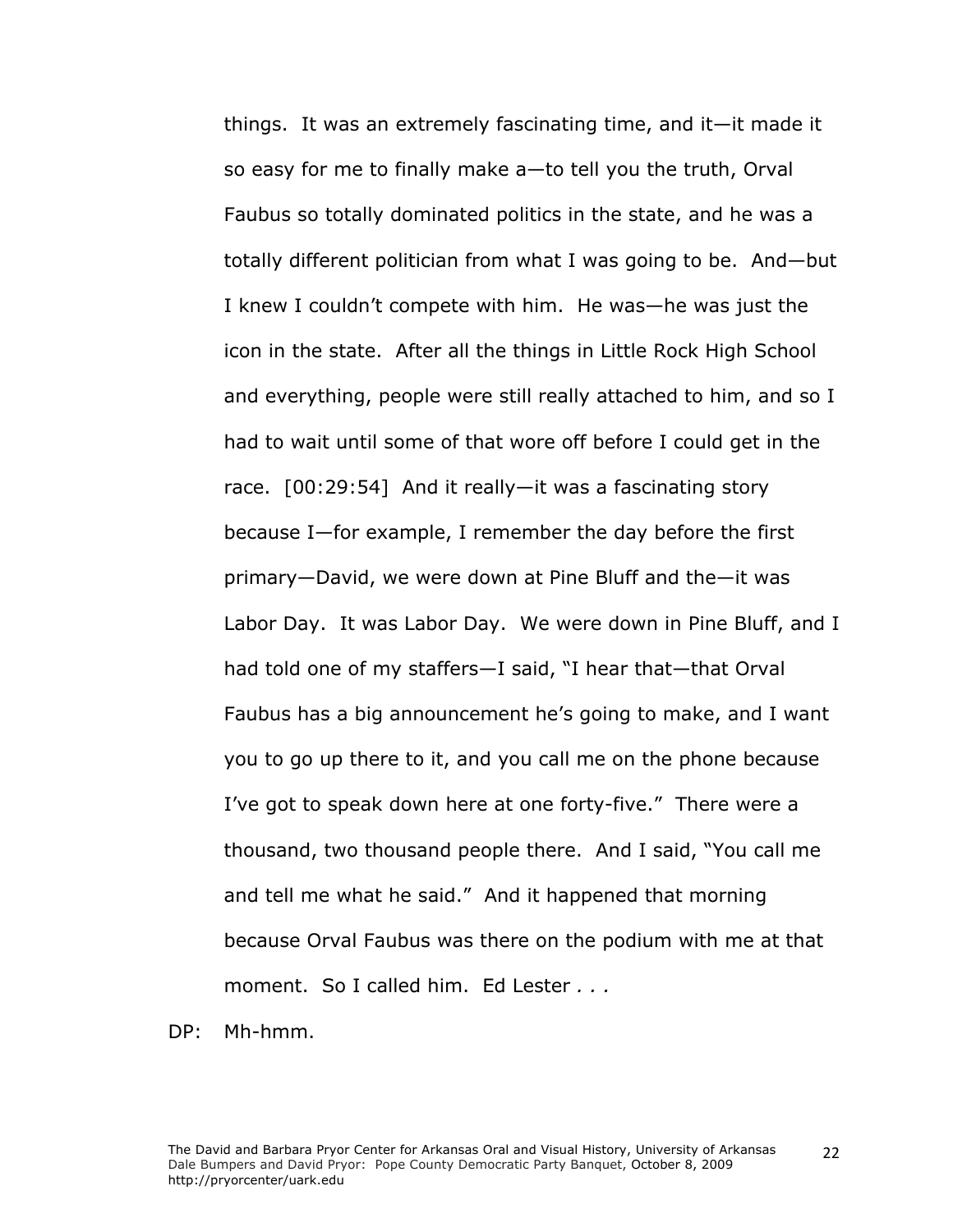DB: *. . .* was the guy who attended the press conference for me. And he said—he told me—he says, "This makes no sense, but here's what he said. He says that if he's elected governor, he'll be assassinated within six months." I said, "Well, I don't—I don't get it. What's the deal?" He said, "Beats me." I said, "Did he actually say that?" He said, "Yeah. He said he'd be assassinated." And I said, "Well, I can't figure out a single rationale for that statement." But I was next on the program following Orval Faubus. And I said, "Orval Faubus has made an announcement this morning that if he is elected governor, he will be assassinated within six months. I'm here this afternoon to save Orval Faubus life."

### [*Laughter and applause*]

- DP: I have never heard that story. I've been around this guy all my life, but I've never heard that story. [*Laughter*] That's a great story.
- DB: Thank you, David.
- [00:31:59] DP: You think that—I tell you what, you think we're these two nice guys—humble guys. Not a word—not a bit of truth to it. We've got egos as big as a barn. [*Laughter*] We were not long ago at the International House of Pancakes having breakfast, and Dale was here from Washington, and I was in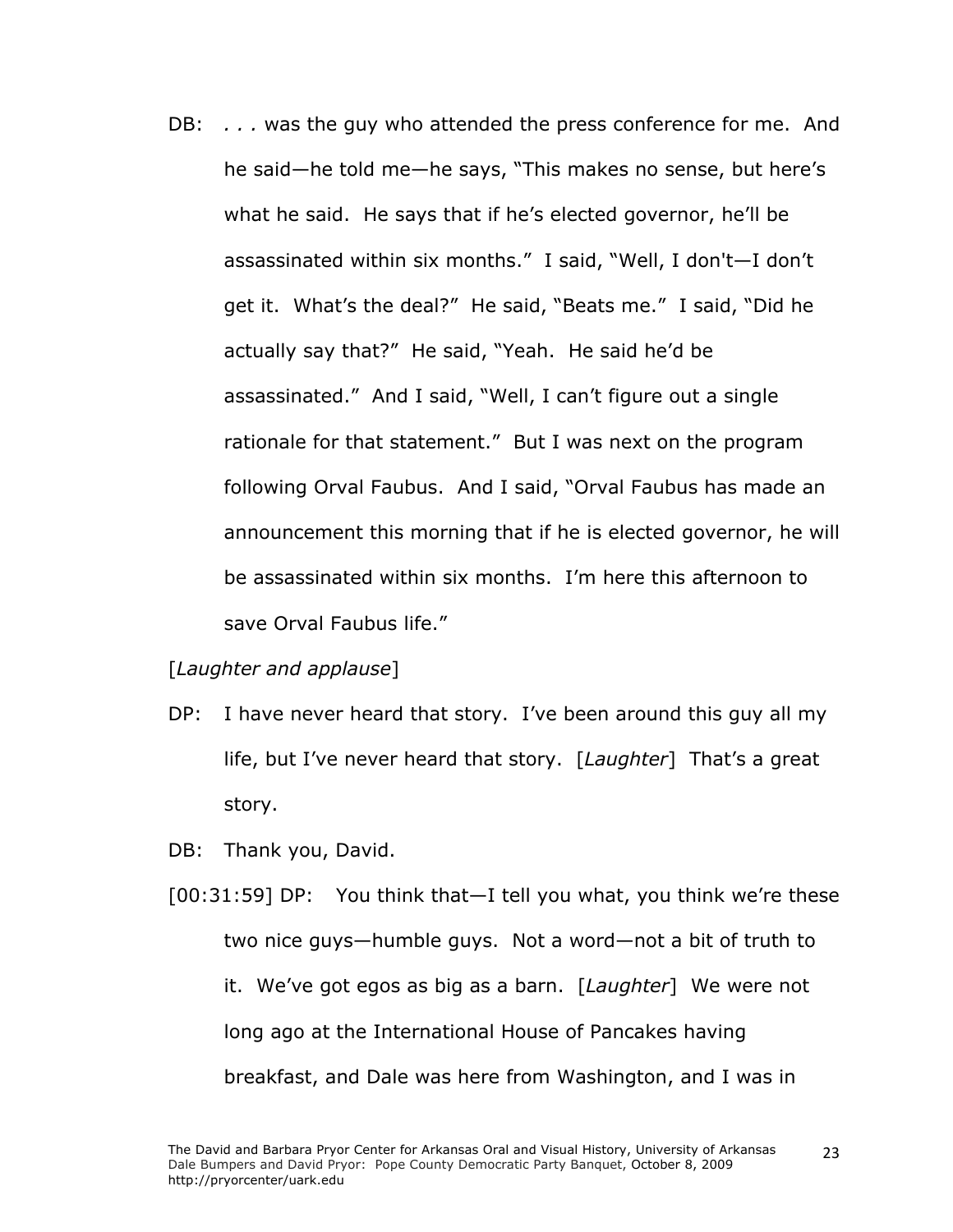Little Rock, and we were over in the corner. We noticed these waitresses over at the cash register. They kept staring at us. And the longer they stared at us—they were talking about us. And I knew and Dale knew that they were talking about us, and the longer they talked about us, our—we just swelled up, you know, like a [*laughter*] big toad frog. Boy, our egos were real— Mark Wilcox knows about this. He knows how that feeling is when you know somebody's talking about you and maybe saying some nice things about you. Finally, one of the waitresses came over—says, "Say, can we interrupt you just a minute?" Said, "Sure." Says, "We've been having an argument over here at the cash register. Which one of y'all used to be sheriff around here?" [*Laughter*] Do you remember that, Dale?

DB: Yeah.

- DP: Boy, that'll—that'll take your ego down. Nothing wrong with being sheriff. My mother—I mean, my father and grandfather and great-grandfather were all sheriffs down in Ouachita County, where Rozzy and I are from, so nothing wrong with that. We're just proud of all the county officials who *. . .*
- [00:33.22] DB: David, tell them the story about your father coming and getting you out of school to take you down to the post office, and he wanted you to see something.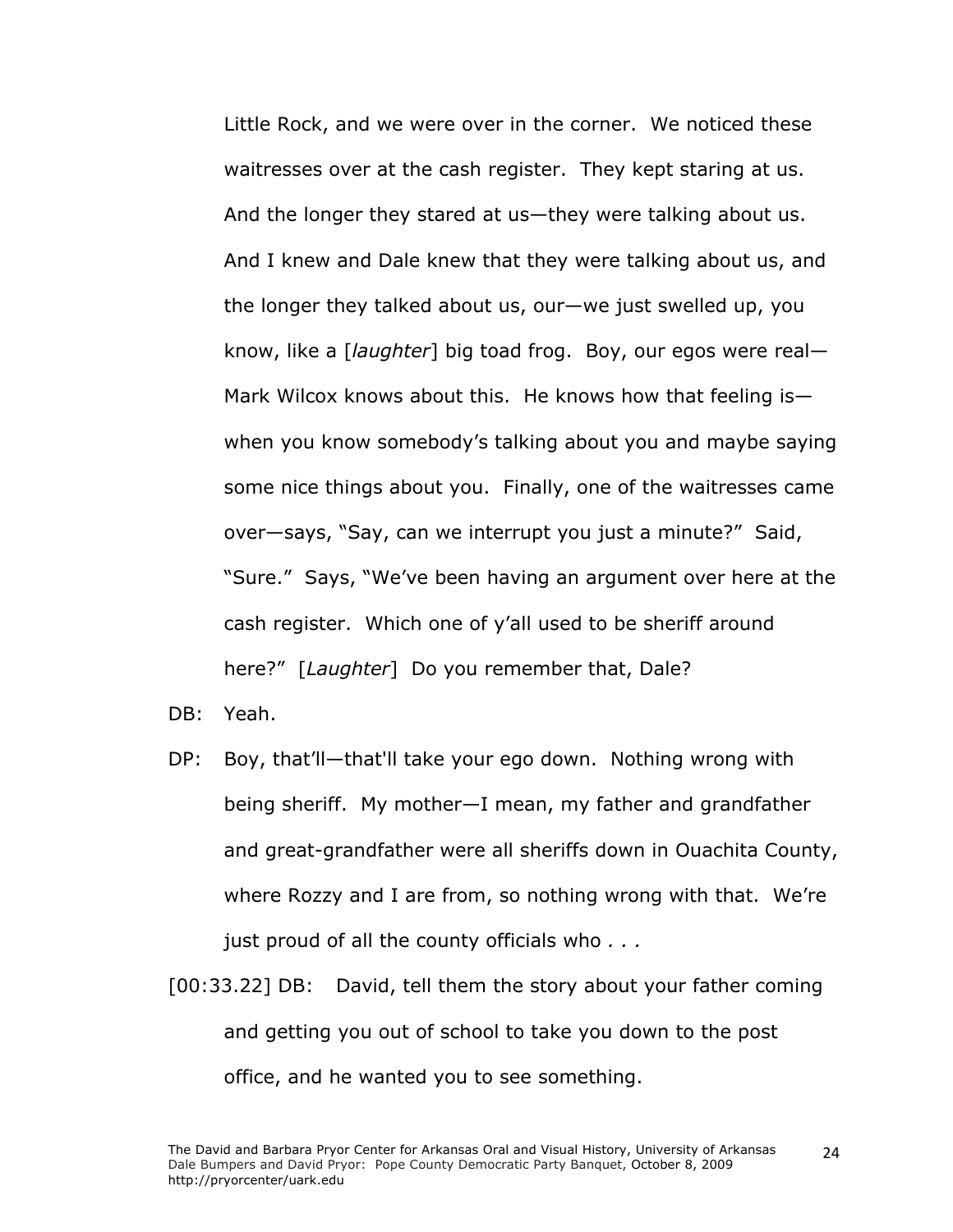DP: He did. [*Laughter*] My—we—that was in the old days, and my dad was a Chevrolet dealer and the sheriff of the county. And one day I was—I'd gotten out of school and walk across the railroad track and walked over to the Chevrolet place. Dad says, "Come here. I want to take you across the alley and go to the post office and get the mail." So we did, and you could go in there and work the little combination, you know, and he always would let me work the combination and reach in there and get all the mail out of the mailbox. And so I was in there, and one day I looked over there on the side, and my dad and I were standing there getting the mail. And I saw this man in this black suit and this black hat—tall man—must have been six-five or six—tall—standing there getting his mail. And I said, "Dad, who—who is that man?" And my dad said, "Oh, no, you don't want to know about him." I said, "No, no, who—who is he, Dad?" "Well, we'll talk about him [*unclear words*]." I said, "Well, I'm just curious—curious, Dad. Who is that man?" He says, "Well, son, his name is Skidmore Willis." And I said, "Well, who is Mr. Willis?" And he says, "Son, he is the—he is a Republican." [*Laughter*] And I said, "Well, Dad, what is a Republican?" He said, "You'll know soon enough." [*Laughter*] So, anyway—so, anyway, that was the first Republican I—that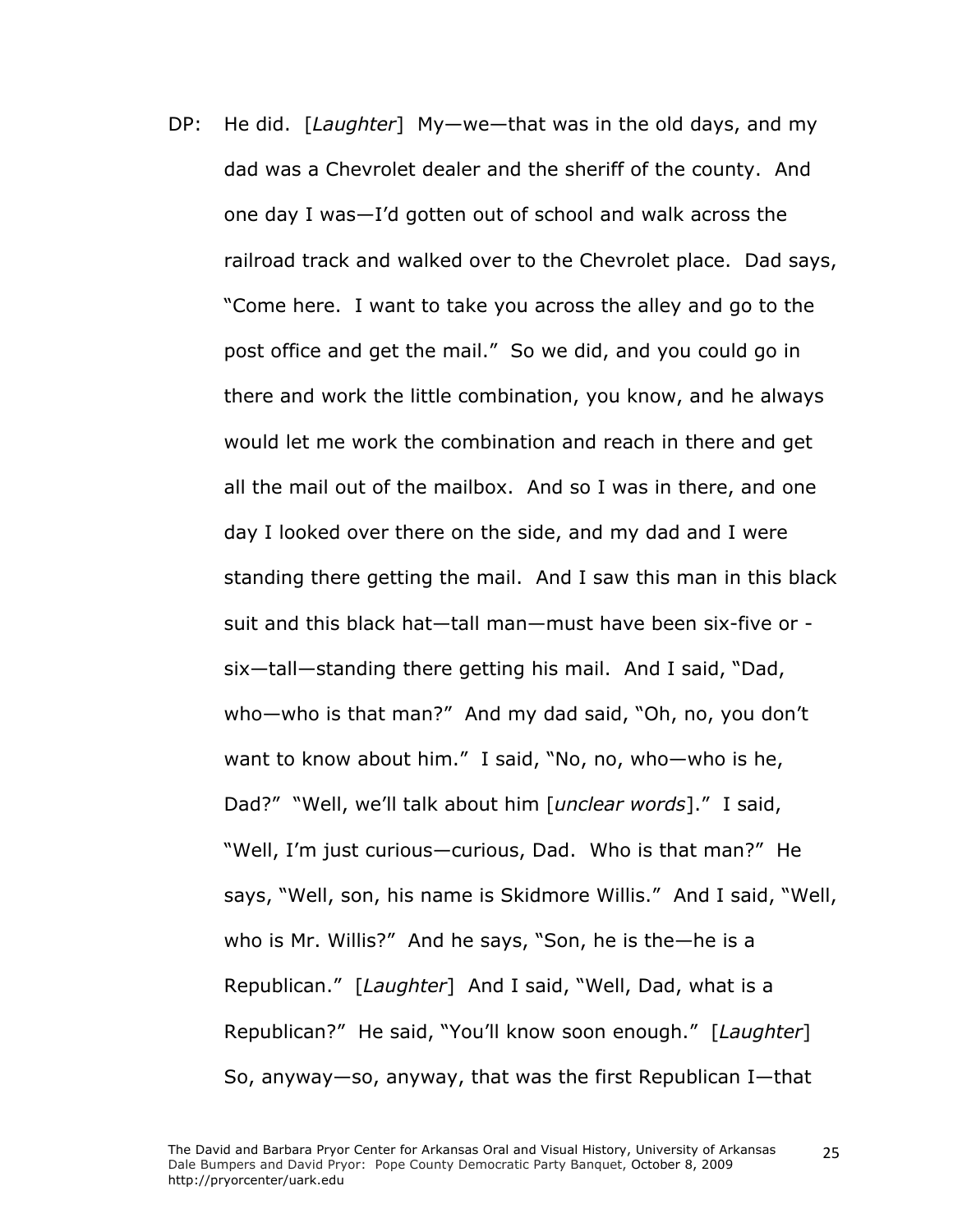was the only Republican that we had in Ouachita County.

[*Laughter*] And that was Skidmore Willis. That's the honest-togoodness truth. Do you remember any Republicans in Franklin County at that time?

- DB: Yeah, the banker. [*Laughter*]
- JK: [*Unclear word*]
- DP: Most bankers—not all bankers, but most bankers seem to be. A lot of bankers are.
- [00:35:06] DB: We had—you know, the Republicans in Charleston there must have been about thirty of them, but everybody knew who was a Republican and who wasn't. I was going to tell you one other story about Dan Quayle. It's the best story I have.
- DP: Oh, yeah. [*Laughter*]
- DB: Dan, believe it or not, sort of encouraged me to run for president. You know, he was later vice-president. And I liked him a lot. He was not considered a Socrates or anything but [*laughter*]—[*pauses and clears throat*] one day Dan and I were having a conversation, and I've forgotten exactly what it was about. But I said—oh, I know what it was. He was chiding me about being a lawyer. He said, "You know, Dale, the problem with this country—we got too many lawyers." To be frank with you, his words were "too damn many lawyers." [*Laughter*] And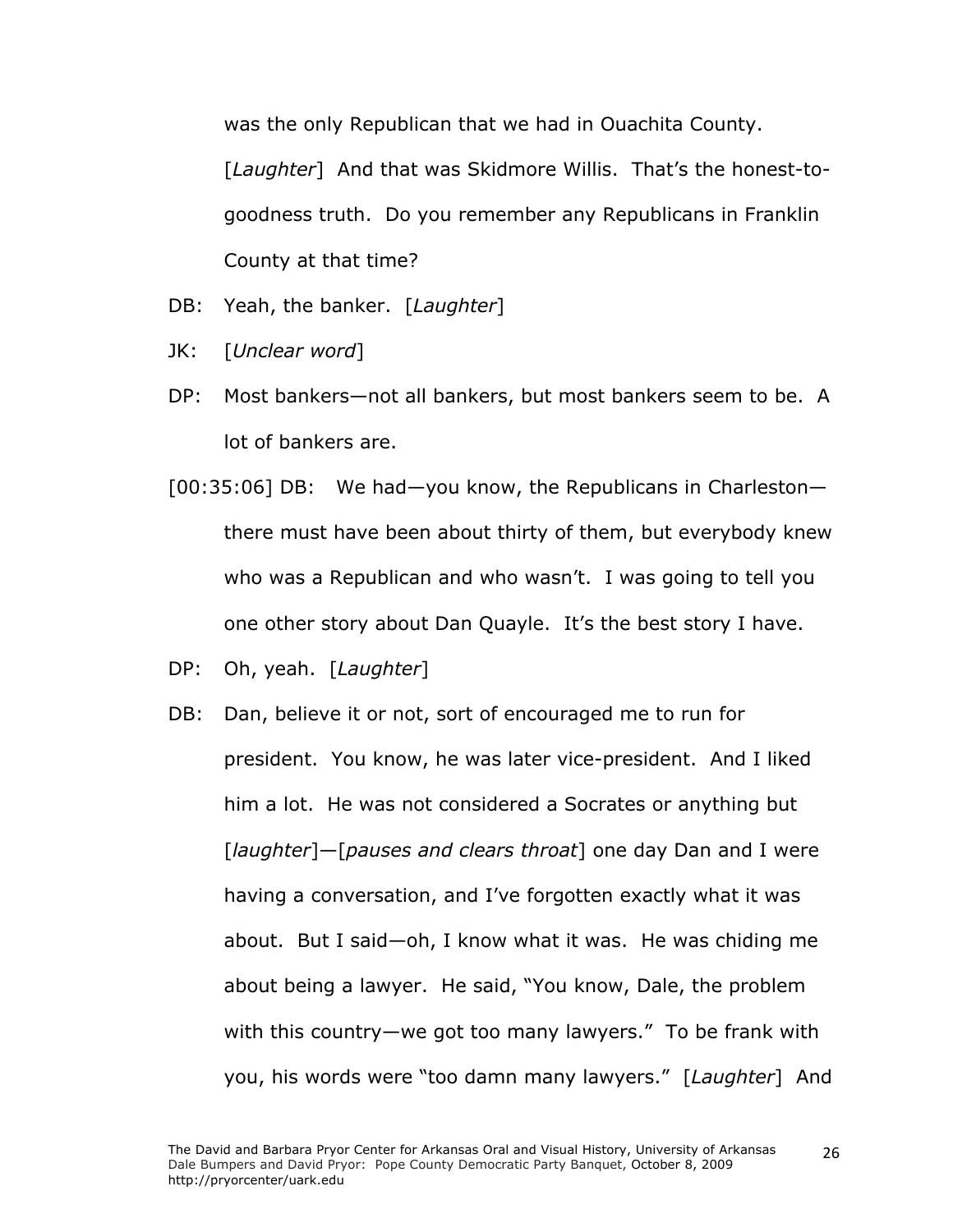I said, "Well." He was asking about my children. I have three children. They're all lawyers. My brother and I were both lawyers." He said, "That's the problem. We got too many lawyers." And I said, "Well, Dan, I—I have a little trouble with that, but let me ask you this. This is a kind of a lawyer riddle, but let me ask you this riddle. My mother had a baby. It wasn't my brother, wasn't my sister. Who was it?" He scratched his head, and he says, "Well, I don't know." I said, "It was me." [*Laughter*] He said, "Boy, that's good. That's really good. [*Laughter*] He went rushing over to the White House to see George H., who was president. Dan was vice-president at the time. "Mr. President, I've got a riddle for you." "What is it, Dan?" "My mother had a baby—wasn't my brother, wasn't my sister, and so who was it?" And George H. said, "Well, it's you." He said, "No, it's Dale Bumpers."

### [*Laughter and applause*]

[00:37:06] DP: Oh, that is a great story. [*Laughter*] Tha—that that's a—that's what we call an inside Senate story. [*Laughter*] I'm going to tell you another inside Senate story. The Democrat—the Democrats, when we were in the Senate—I—they may have changed it since that time—but we had three elected positions in the Democratic Party in the Senate. We had the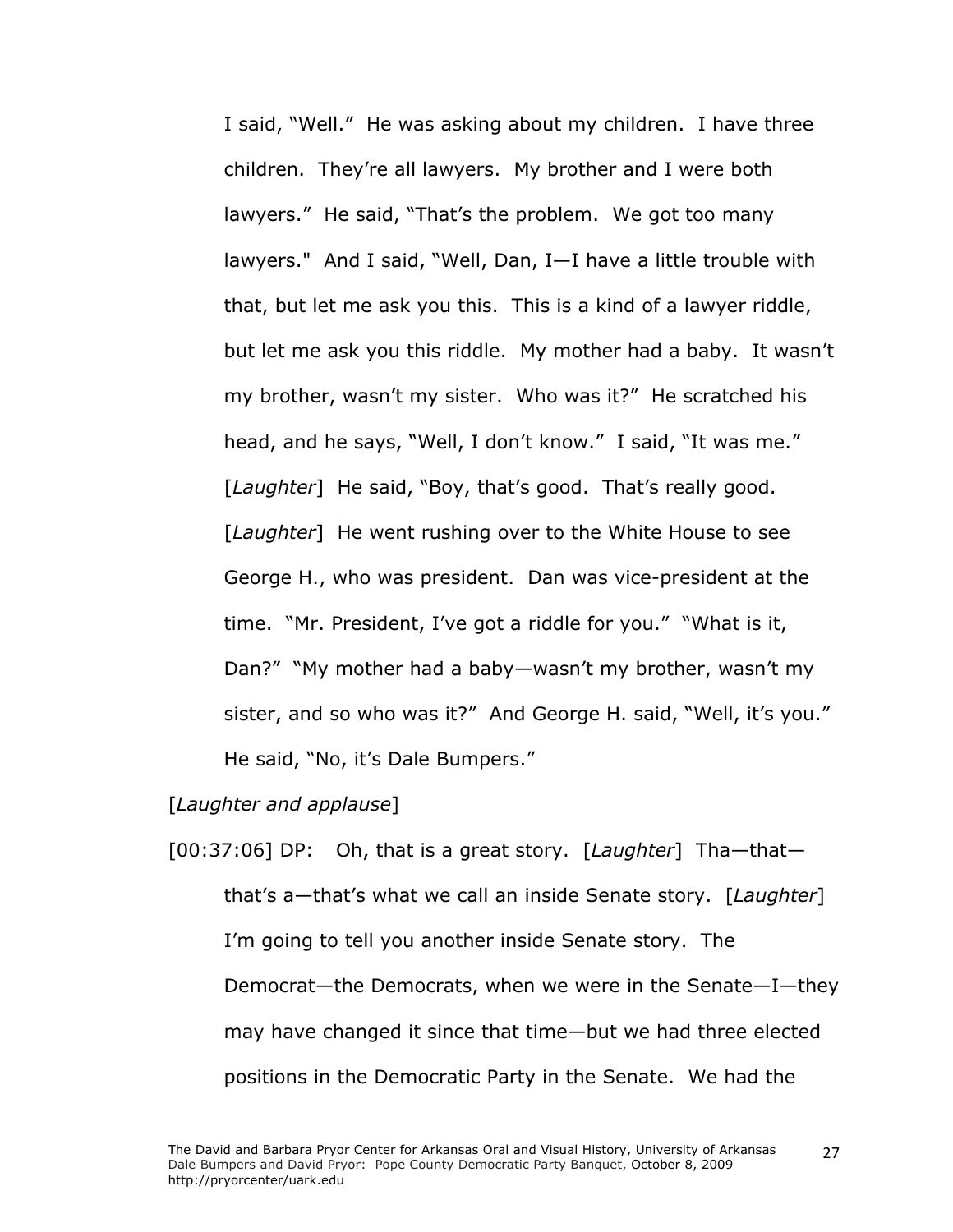majority leader, the—I mean, we had the Democratic leader, the whip, and the secretary of the Democratic Conference. Well, one thing led to another. An opening came up in the secretaryship of the Democratic Conference, and so I said, "Heck, I'm going to run for that." And there were two or three other of my colleagues wanting to run, and so they announced, and I announced, and we campaigned. I went to every United States senator's office on the Democratic side—sat down at—in their office and asked them for their vote. I did it for everyone except one senator. In a minute I may—who that was. But, anyway, the night before we—the Democrats were going to meet in the caucus, and we meet in the old Senate chamber. The beautiful, old Senate chamber—the ornate chamber. And we would go in there and have our election for our Democratic officers. So I called Dale up the night before, and I said, "Now, Dale, I'm running for secretary of the Democratic conference. And I'm calling on you, my friend of many years, to get up in the conference and place my name in nomination to be secretary of the conference. And, Dale, I'm asking you to make one of the great speeches you've ever made. I want a barn burner. I want you to tell every good thing that you've ever thought of about me and let my colleagues know why I'd be a good secretary of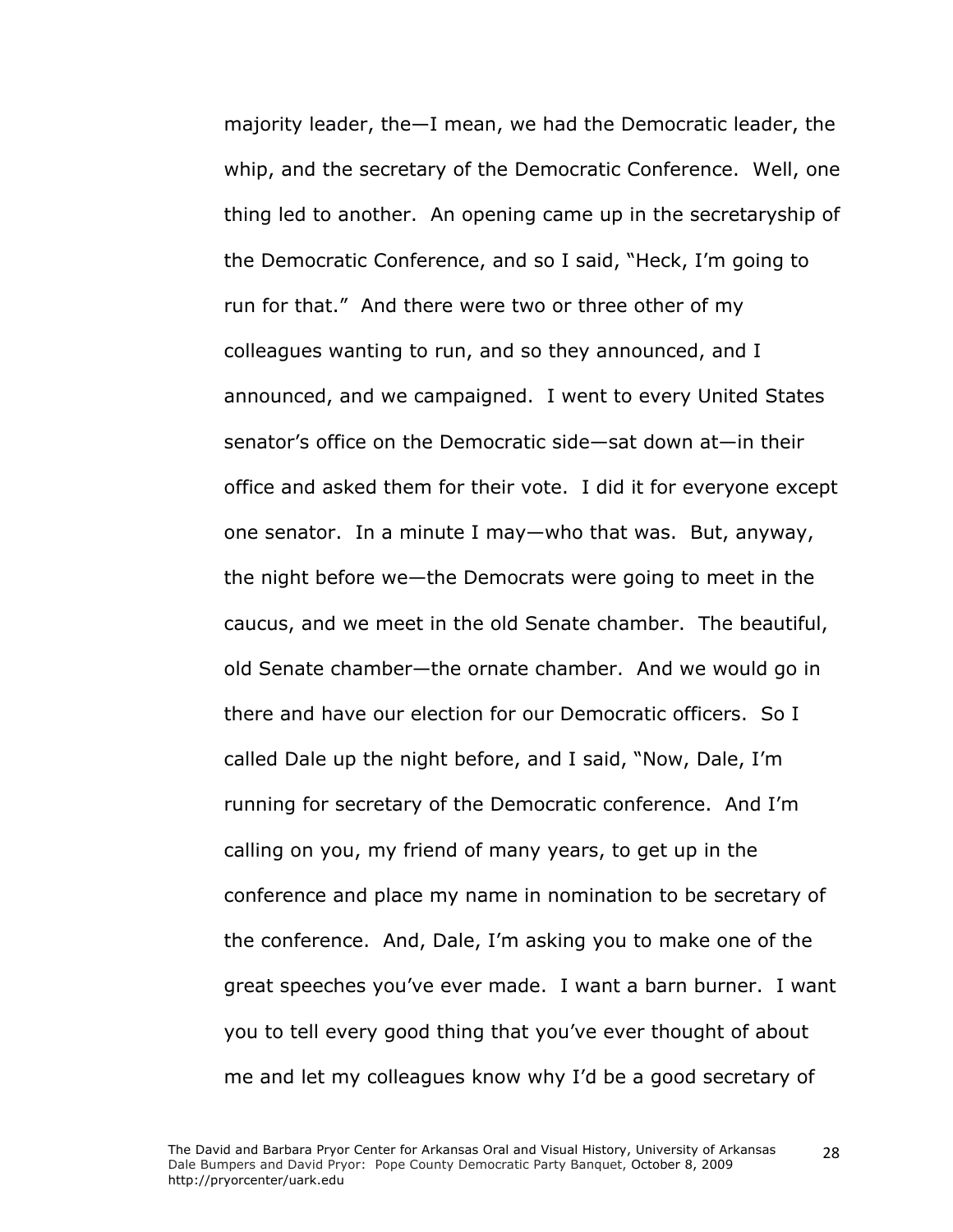the conference." He said, "Great." I could hear—on the telephone I could hear his pen going over his legal pad, [*DB laughs*] scratching on his legal pad. [*Laughter*] And he said, "By the way, let me ask you one thing before you go any further." I said, "What?" He said, "What does that position do*?*  What do you do?" I said, "Absolutely nothing." He said, "You'll be perfect for the job." [*Laughter*] So, anyway, that was going on. [00:39:22] But I want to tell you, this is why it's so important—anyone ever thinking about running for public office, don't ever hesitate or fail to ask someone for their vote. A lot of politicians make this mistake. Ask people for their vote. I did this Democratic conference leadership thing, and I knew that there was one senator who didn't like me. And I said, "I'm not going to go to his office and waste my time and waste his time and embarrass us by sitting there, knowing he's not going to vote for me." So, anyway, going over that morning to the vote in the Democratic conference, who would I get on the elevator with in the basement of the capitol to go up to the old Senate [*DB coughs*] chamber but this senator*?* The two of us are standing there. We're not saying much to each other. "Good morning," or something. He said, "By the way," he said, "aren't you running for secretary of the conference?" And I said, "Yes, I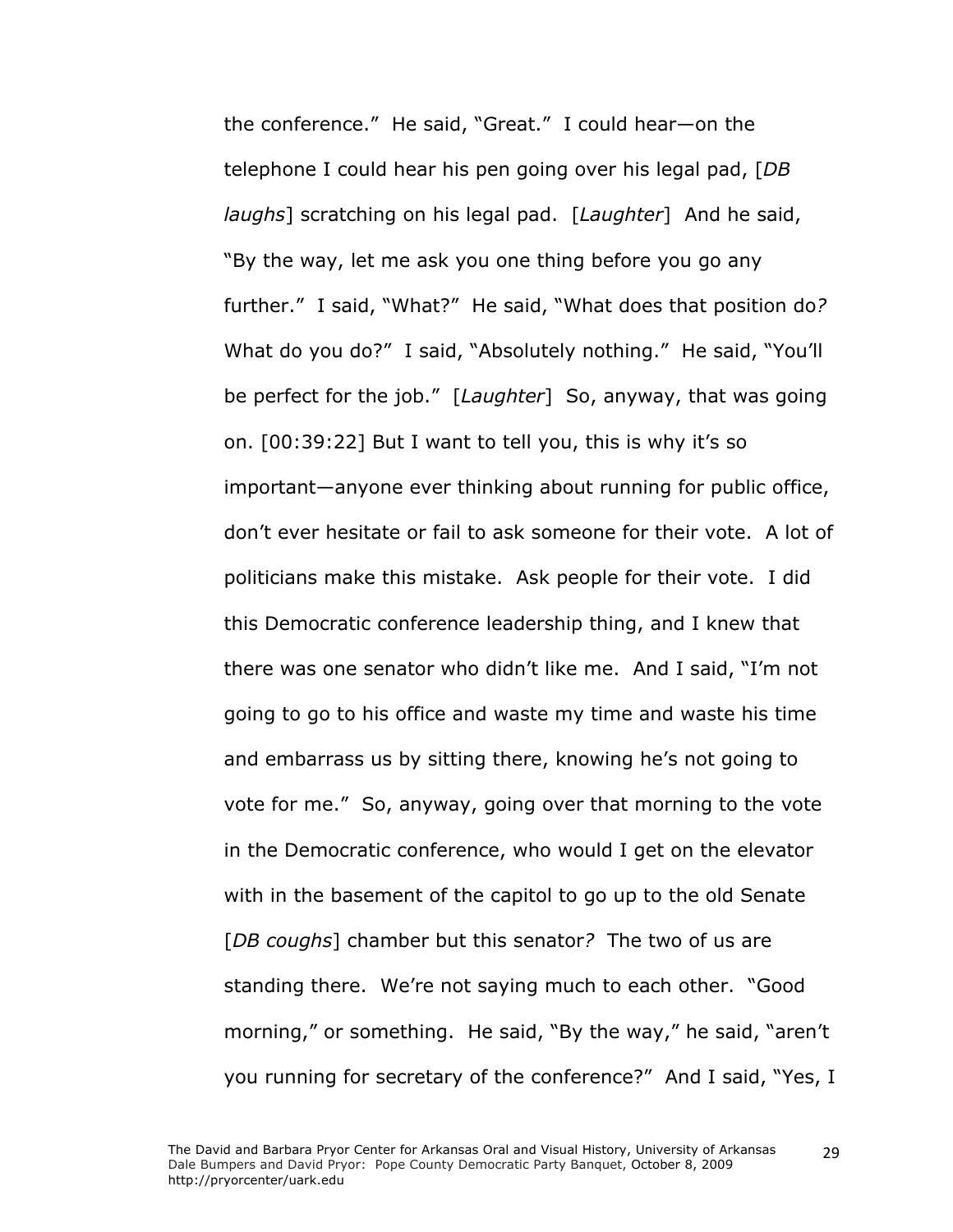am." He said, "You've not asked me for my vote." I said, "You're right." So I swallowed, and I said, "I would really hope you will vote for me. I'm asking for your vote today in a few minutes for the secretary of the conference." He said, "You've got it." I won by one vote. [*Laughter*] I want you to know that. And that's the story of one vote. And we've seen some elections in this country and in this state in recent years. And this state and this country—maybe not this state, but this country is divided fifty-fifty like we've never seen it divided now, between red and blue. And I hate red and blue connotations. I hate all that because I think we're one country. But things are not anyway we can—may want to talk about that in a little bit, but I just wanted you to—I wanted to tell you about how important it is to ask people for one of the most precious things that they have, and that's their vote. So Dale *. . .*

- [00:41:30] DB: I'm going to tell you one story dealing with Bill Clinton, and it's the last one I'm going to tell, David.
- DP: You mean forever or—or [*laughter*] *. . .*
- DB: You know, the coon supper down at Gillette, Arkansas, is an absolute must for any politician. I didn't know that—didn't know much about Gillette or south Arkansas when I got into politics. But David learned early, and I soon learned that you have to go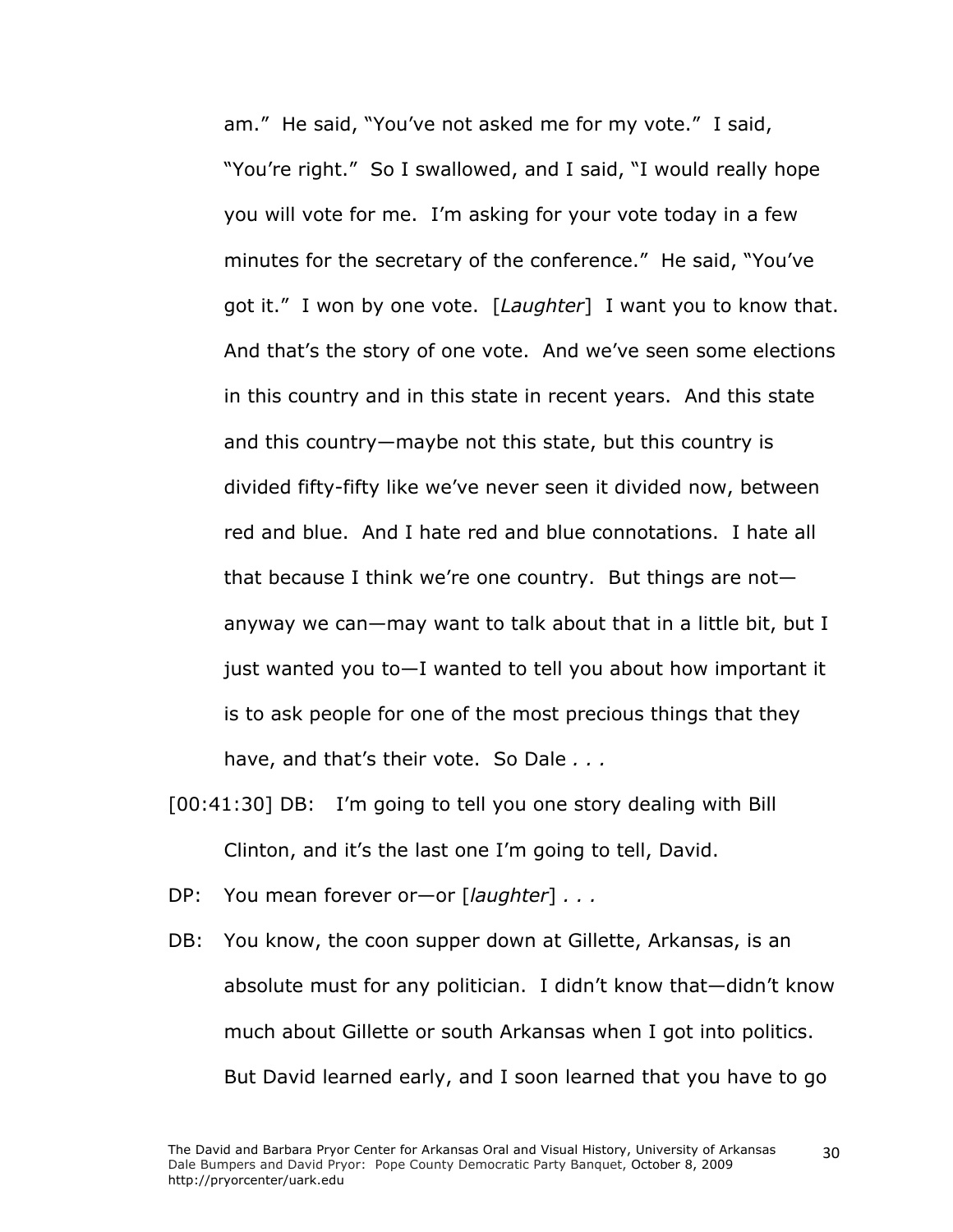to Gillette because there'll be a thousand to fifteen hundred people there for the coon supper. And they actually cook coon, and they serve it. And David loves to tell the story about somebody coming by with that stuff and I *. . .*

- DP: You had the flu. [*Laughter*]
- DB: Was that it?
- DP: Mh-hmm.
- DB: I was thinking you told them that I'd already had *. . .*
- DP: No! No, let me tell this story. [*Laughter*] I can do it better. No, you go—you tell—you ought to tell them about that plane crash that you and Bill Clinton . . .
- DB: I will.
- DP: You tell *. . .*
- DB: Okay. You tell them about the coon supper, and I'll *. . .*
- DP: Well, I'll tell you . . .
- DB: . . . tell them about the plane crash.
- DP: . . . Dale was sick one year during the coon suppers in January third Friday night or something like that. I'm not sure. And so I'd heard that he had a—a viral flu and was home throwing up and everything in his apartment. But I called him up, and I said, "Dale, you're up for reelection this year, and you're going to have to go to that coon supper." He said, "I can't. I'm sick. I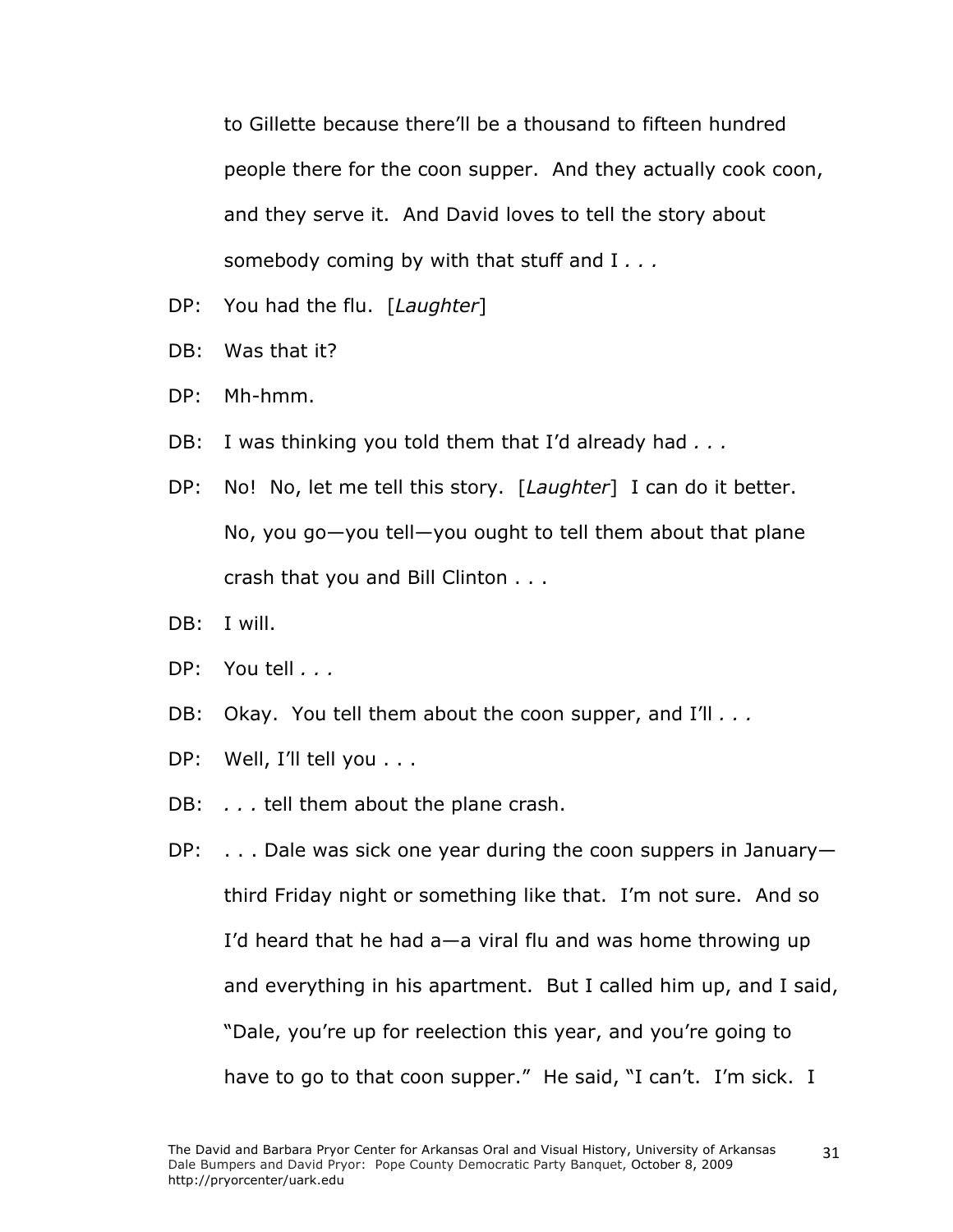can't go. You tell them I really can't make it there tonight." So, I said, "No, you got to go, and I'm going come by and pick you up, and we're going to drive [*laughs*] down there to Gillette, Arkansas, and you're going to go there. We're just going to stay a short time. But, Dale, if you slight them—if you snub them, they'll never forget this on Election Day." So he said, "Well, all right. I'll be out in front of the apartment." So I picked him up, and we drive down. We get a—just about to Pine Bluff and you—and Gillette is still about thirty miles south of Pine Bluff or forty. And maybe—and we could smell that coon cooking from there. [*Laughter*] And I thought Dale was going to throw up in my car. [*Laughter*] And we were driving, and he was getting greener and greener, and I said, "Boy, this guy's [*laughs*] getting ready to be sick right here in my car." And I said, "Dale, we'll slow down if you need to get out or whatever." We finally got to the coon supper, and they brought this big thing of coon. They pour this coon out in wash tubs out in front of you, and you're supposed to sit there and eat it. They put it on oiled tablecloths, and they'd throw some cornbread and some stuff at it and, man, it—there's an aroma there that you can't quite describe. [*Laughter*] But Dale was sitting there, and I knew it was just—he was going to just, you know, become sick at his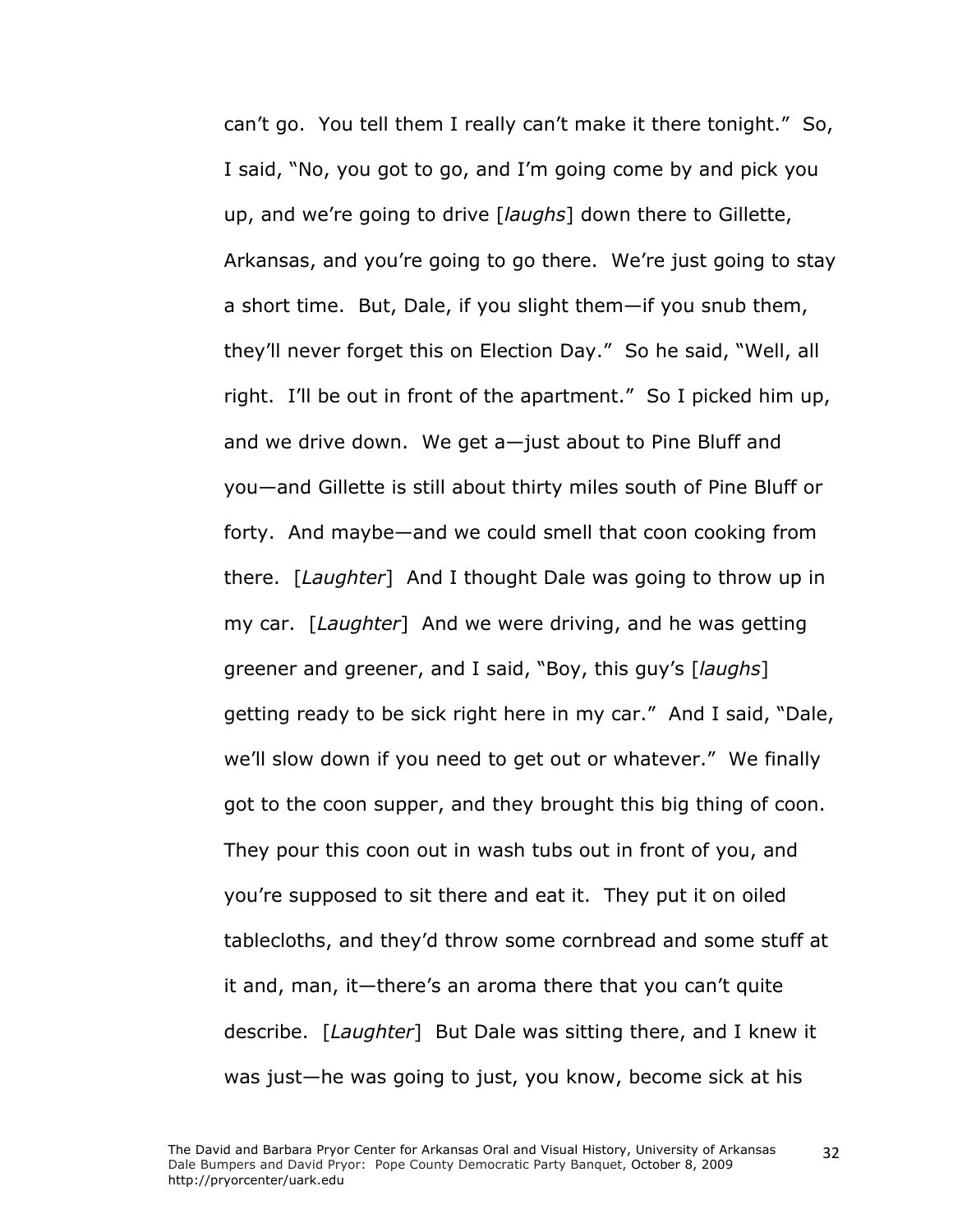stomach. And, finally, the Channel 11 new—news reporter came over and turned on the camera—says, "Senator Bumpers, we want to see you eat some of this coon. We're going to put it on the ten o'clock news. So take a big old bite of that coon." [*Laughter*] And Dale looked down at it, and he got greener and greener. He said, "You know, I am so full I can't eat any more. It's so good." And she said, "When did you eat it?" And he says, "Three years ago." [*Laughter*] He got by with it. He got by *. . .*

[00:44:41] DB: Bill Clinton called me one [*clears throat*] afternoon. We'd had a twelve-inch snowstorm, and it was Saturday, and the snow was still on the ground. And Bill called and said, "Are you going to the coon supper?" And I said, "Are you crazy*?*  [*Laughter*] How can we go to the coon supper*?* My God, it's twelve inches of snow on the ground." He says, "Well, I talked to county judge, and he—he said he'd swept it off. He swept the runway, so we could get in." I said, "I don't know." And finally I agreed to do it, and I told him—I said, "I'll meet you at Central Flying Service at six o'clock." And we started to—you know, I didn't think much more about it, but about five thirty, I began to think about it. And Betty was, as you might guess—any wife was saying, "I can't believe this." And when I walked out the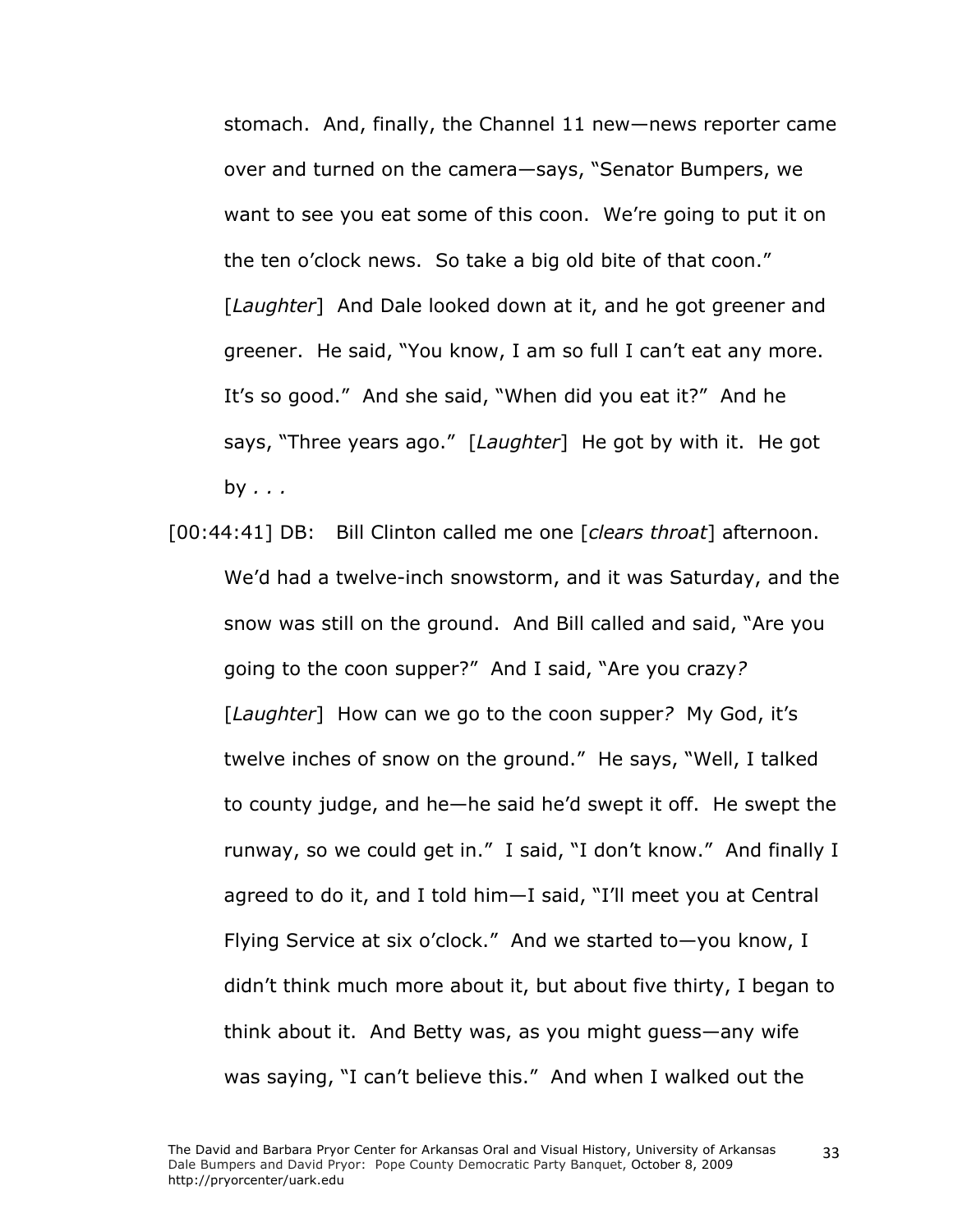door, she said, "You know, you and Bill Clinton both need a saliva test." [*Laughter*] But, anyway, we went on and we took off, and sure enough, the county judge had cleaned the runway off. But what he had done was to shovel all the snow right up to the end of the runway. And so when we came in, the front landing gear hit the snow which had, by that time, turned to ice because the sun had been out all day, and it melted and turned the snow into ice. And the nose wheel hit it—blam! We went circling out through this corn patch or whatever it was—cotton field. And Bill was telling a story. I said, "Bill, open that door. This thing's going catch on fire." And he was so busy telling his story that he didn't know we'd crashed. [*Laughter*] So [*laughs*], anyway, the thing finally came to a stop, and I hollered at him again. He had a state trooper with him. Governors had security then. I guess they still do, don't they*?* And—but in any event, the plane was nose down, straight up. And finally the trooper reached over in front of Bill—turned the knob—got the door open—and we all jumped out. All of us got sprained ankles—it was so high off the ground. And we started running across that field in the snow, and Bill said, "Boy, I bet we never lose another vote in Gillette." [*Laughter*] Now that's the gospel truth. Every word of that's exactly the way it happened.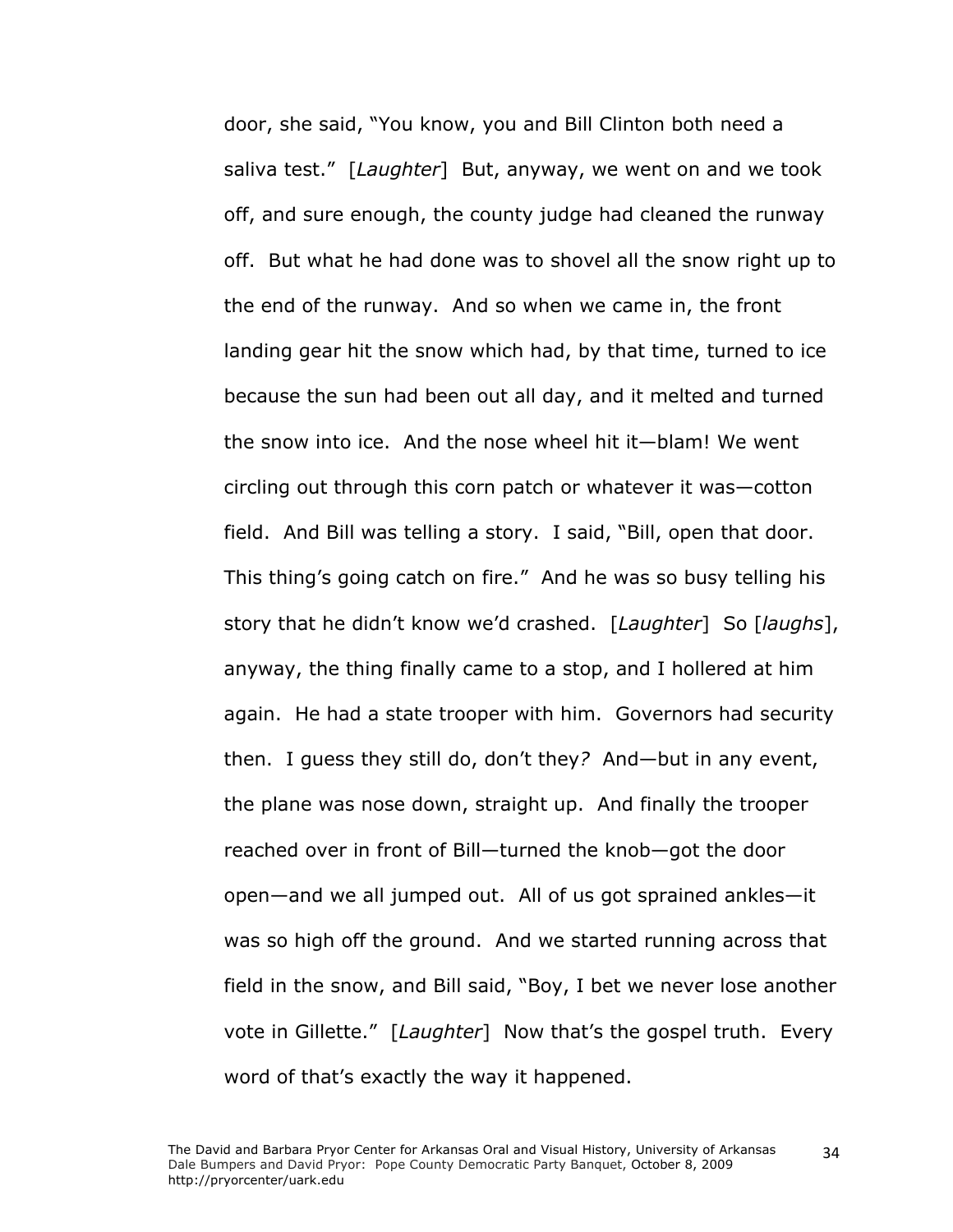- DP: I backed out of that trip. I was at Central Flying Service, and I went home and built a fire right in *. . .*
- DB: Oh, my.
- [00:47:17] DP: Now, Dale, tell them that story. I love *. . .*
- DB: Well, I *. . .*
- DP: Are you through with that one?
- DB: Yeah, I *. . .*
- DP: Well, if you're through with that, I want you to tell another one that I like to hear you tell. Tell them that story about you and Rozzy up there in the hills one night, and you're coming back from a big dinner. I believe it was a Democratic dinner, and you ran out of gas.
- DB: No, we were going to it.
- DP: You were running out of gas.
- DB: Yeah.
- DP: What is that story?
- DB: Well, we stopped, and we couldn't find a—it was dark—little old two-lane highway, and of course, we were just—actually, David, we were going to the dinner, and we—we thought we were going to be late. And we finally found this little old house which had a gas pump out in front, and we decided if we were ever going to get there, that's where we could maybe make it. So we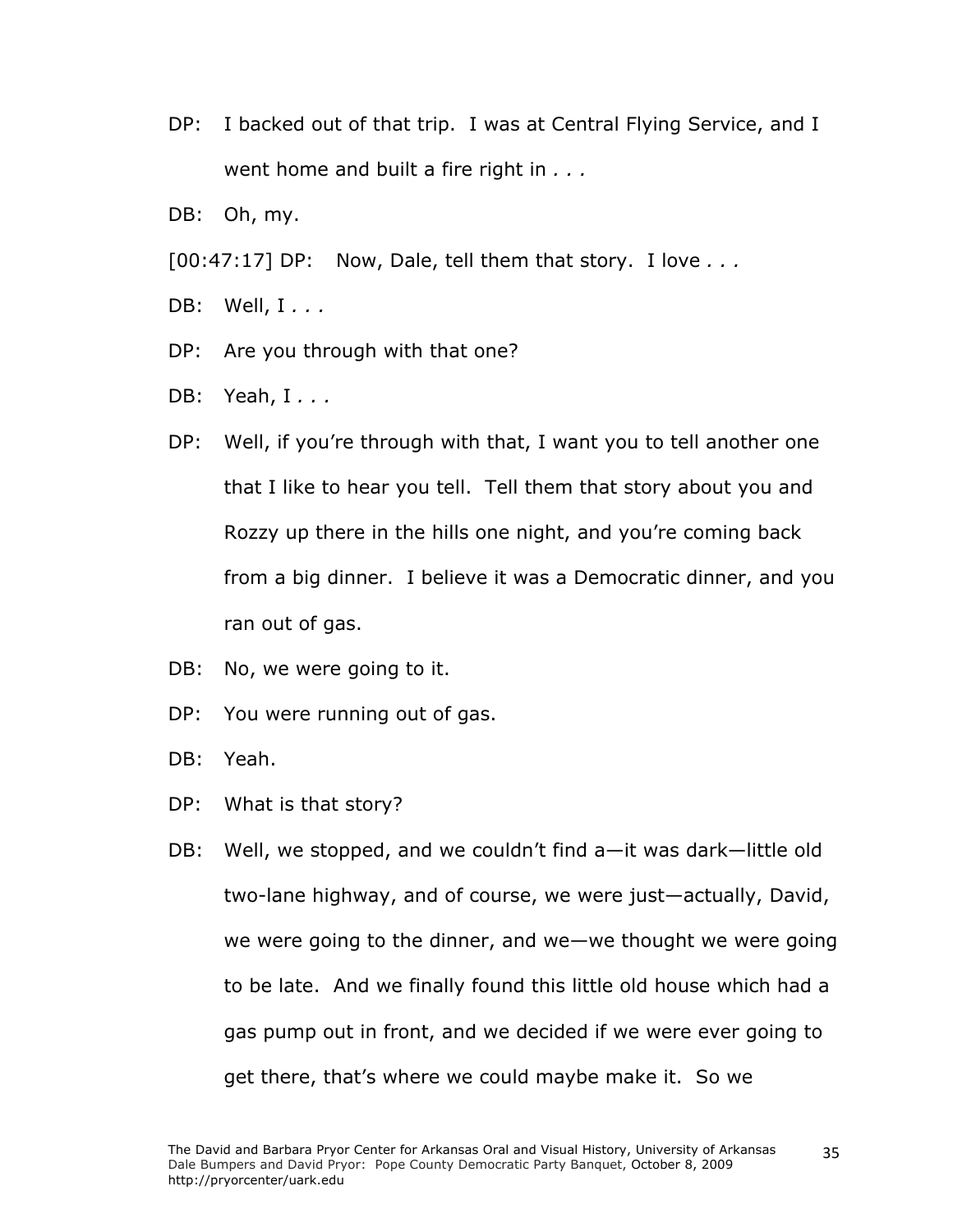stopped, and this kid came out. He was just a kid. And I told him, "Fill it up." And so, he got over—took the pipe—the—the gas nozzle, and he didn't know what to do with it. He's just footsying around with it, and I knew he was retarded or something. [*Laughter*] And I said, "Son, is there—is—is your mother or father here?" He said, "Nope." I said, "Is there anybody else here?" "Nope." I said, "Do you have any brothers and sisters?" He said, "I got a brother." I said, "You've got a brother?" He said, "Yeah." I said, "Where is he?" He said, "He's at Harvard." [*Laughter*] "You got a brother at Harvard?" "Yeah." [*DP laughs*] "What's he studying?" "He ain't studying nothing. They're studying him." [*Laughter*]

[00:49:07] DP: Olin told us at the beginning of this show tonight that we couldn't go over forty minutes, and we've already violated that, but I'm going to give one final one. Dale and I were campaigning [*laughs*] one time, and we stopped somewhere down around Lake Village one afternoon, and we were trying to get back to Little Rock for something, and we said—I said, "Dale, let's just stop right here at this nursing home right quick. I'm chairman of the Aging Committee, and they'll recognize me. I've tried to help seniors and whatever, so I'm going to give you a big introduction and me a big introduction,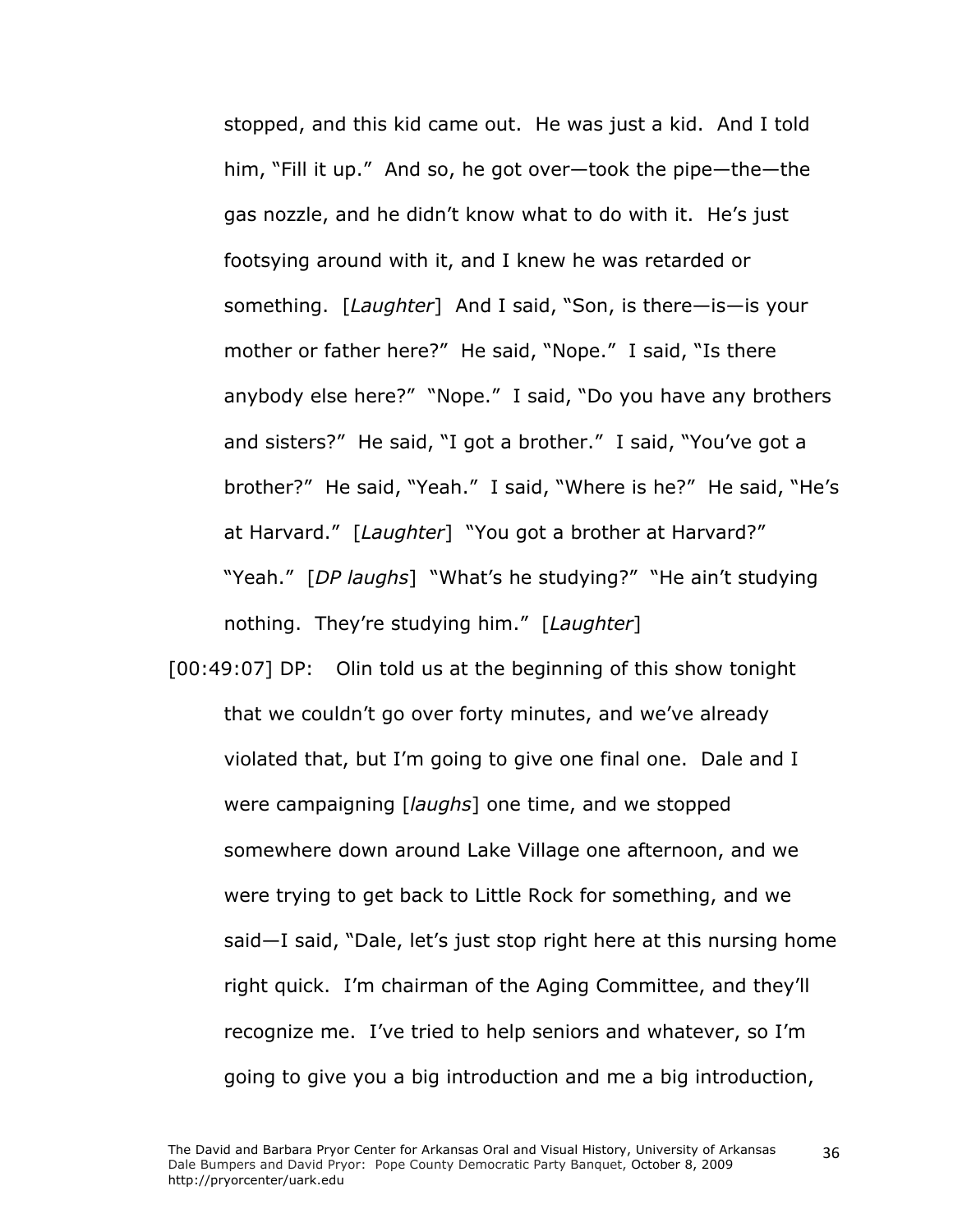and it'll tickle them to death for us to be here." Egos once again. And so we got [*laughter*] out of the car and went over toward the nursing home. And the lady was out on [*laughs*] the front with a walker. She must have been ninety-five or -six and she—I said, "How are you*?* Do you know who I am?" And she looked at me real funny and long. She says, "No, but you can go down to the information desk. They can probably let you know about [*laughter*]—they can probably tell you who you are." [*Laughter*] [00:50:09] Well, I'm going to—Olin and I and all of you—this has just been great. But I want—I want to say this, and this is on a personal note. To be able to serve—not only to follow a guy like this to become governor of Arkansas and follow in his footsteps has been a great honor in my life. But the real honor and the real privilege I had was to serve by his side when I had eighteen years by his side as a United States senator. And I'm going to tell you what, it was a great, great time in my life, and I will always be grateful not only for what he stood for what he believed in our—about in our country and for our country but for the state of Arkansas that he loves so very dearly, and to have served with and by Dale Bumpers was the greatest privilege, I think, in my life. And I just wanted to say, Dale, in behalf of all of us—all of the Democrats and all of the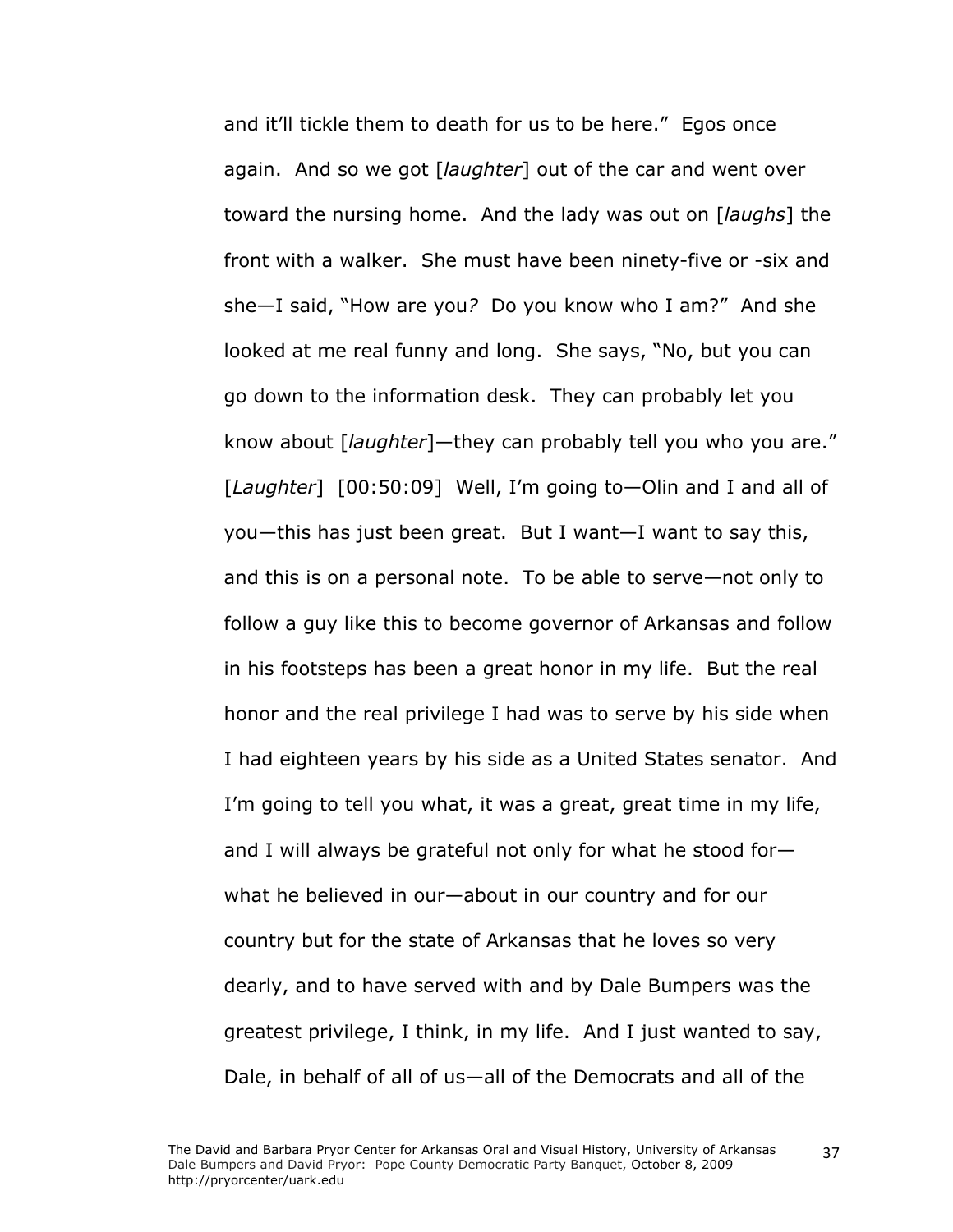Arkansans and all the Americans, we applaud your service, and we're so grateful that you have given us of your life and your times during this period. Thank you, Dale.

[*Applause*]

- DB: [*Unclear words*]
- DP: Thank you. [*Laughter*]
- DB: [*Unclear words*]
- DP: Thank you very much.
- JK: On behalf of Pope County Democrats, we'd like to thank you both for being here.
- DB: Do I have to report this to the Ethics Committee?
- JK: No, you don't. [*Laughter*] No. On behalf of everybody here, it was a true privilege for us to be here, and I'm just thankful that I got to be a part of it.
- DB: Thank you very much [*unclear words*].
- [00:51:50] DP: I—I want to make an announcement if I could. We have a new center at the University of Arkansas, and we're going all over the state, and we're recording lives of Arkansans. We're recording people who have made a difference in our state—not necessarily just politicians but businesspeople and musicians and homemakers and everyone that you can imagine. And we're we're searching for new people to interview constantly, and